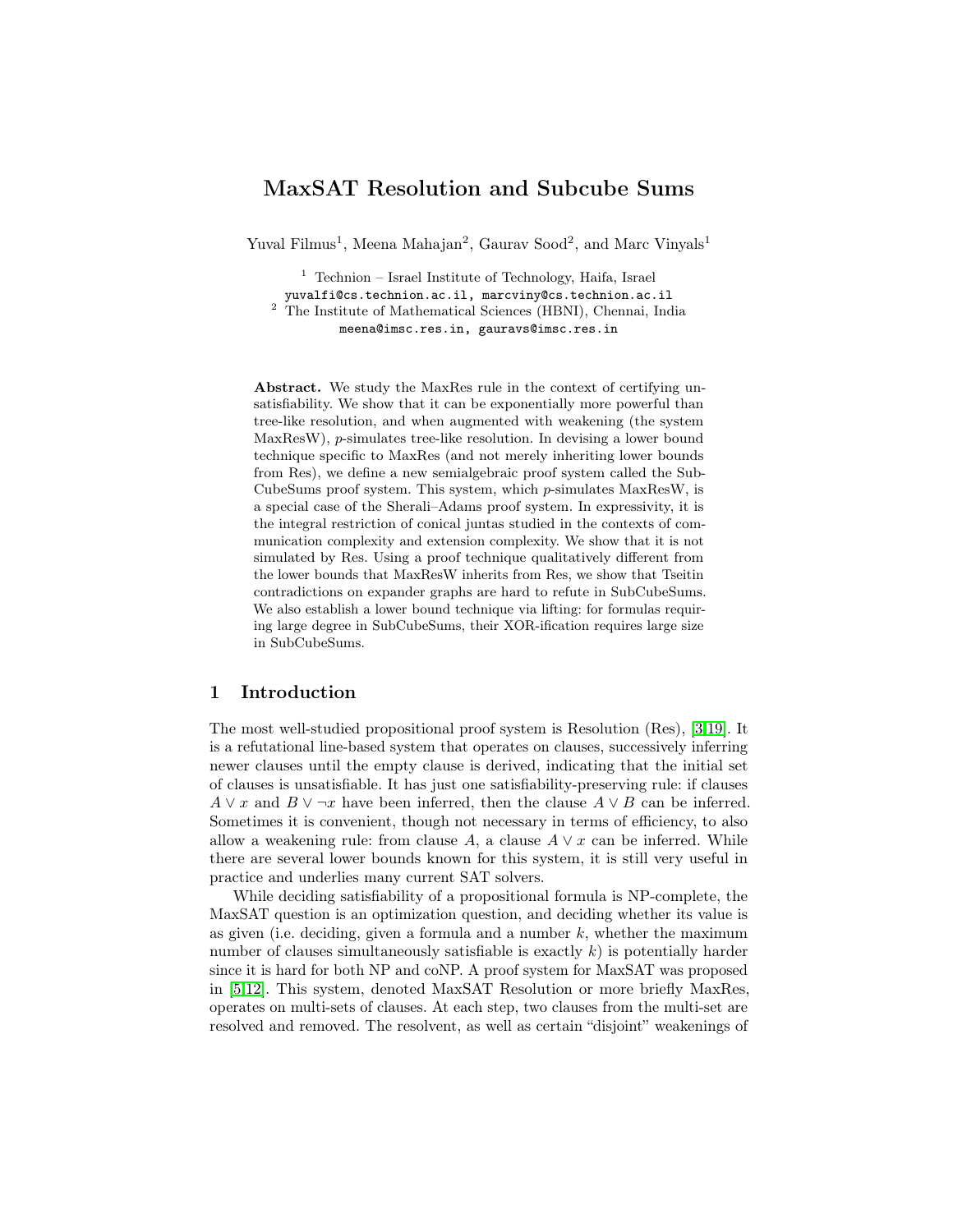the two clauses, are added to the multiset. The invariant maintained is that for each assignment  $\rho$ , the number of clauses in the multi-set falsified by  $\rho$  remains unchanged. The process stops when the multi-set has a satisfiable instance along with k copies of the empty clause; k is exactly the minimum number of clauses of the initial multi-set that must be falsified by every assignment.

Since MaxRes maintains multi-sets of clauses and replaces used clauses, this suggests a "read-once"-like constraint. However, this is not the case; read-once resolution is not even complete [\[11\]](#page-15-3), whereas MaxRes is a complete system for certifying the MaxSAT value (and in particular, for certifying unsatisfiability). One could use the MaxRes system to certify unsatisfiability, by stopping the derivation as soon as one empty clause is produced. Such a proof of unsatisfiability, by the very definition of the system, can be p-simulated by Resolution. (The MaxRes proof is itself a proof with resolution and weakening, and weakening can be eliminated at no cost.) Thus, lower bounds for Resolution automatically apply to MaxRes and to MaxResW (the augmenting of MaxRes with an appropriate weakening rule) as well. However, since MaxRes needs to maintain a stronger invariant than merely satisfiability, it seems reasonable that for certifying unsatisfiability, MaxRes is weaker than Resolution. (This would explain why, in practice, MaxSAT solvers do not seem to use MaxRes – possibly with the exception of [\[17\]](#page-16-1), but they instead directly call SAT solvers, which use standard resolution.) Proving this would require a lower bound technique specific to MaxRes.

Associating with each clause the subcube (conjunction of literals) of assignments that falsify it, each MaxRes step manipulates and rearrange multi-sets of subcubes. This naturally leads us to the formulation of a static semi-algebraic proof system that we call the SubCubeSums proof system. This system, by its very definition, p-simulates MaxResW and is a special case of the Sherali–Adams proof system. Given this position in the ecosystem of simple proof systems, understanding its capabilities and limitations seems an interesting question.

#### Our contributions and techniques

- 1. We observe that for certifying unsatisfiability, the proof system MaxResW psimulates the tree-like fragment of Res, TreeRes (Lemma [3\)](#page-5-0). This simulation seems to make essential use of the weakening rule. On the other hand, we show that even MaxRes without weakening is not simulated by TreeRes (Theorem [10\)](#page-8-0). We exhibit a formula, which is a variant of the pebbling contradiction [\[2\]](#page-15-4) on a pyramid graph, with short refutations in MaxRes (Lemma [4\)](#page-6-0), and show that it requires exponential size in TreeRes (Lemma [9\)](#page-8-1).
- 2. We initiate a formal study of the newly-defined semialgebraic proof system SubCubeSums, which is a natural restriction of the Sherali–Adams proof system. We show that this system is not simulated by Res (Theorem [11\)](#page-8-2).
- 3. We show that the Tseitin contradiction on an odd-charged expander graph is hard for SubCubeSums (Theorem [13\)](#page-10-0) and hence also hard for MaxResW. While hardness for MaxResW already follows from the known fact that these formulas are hard for Res, our lower-bound technique is qualitatively different;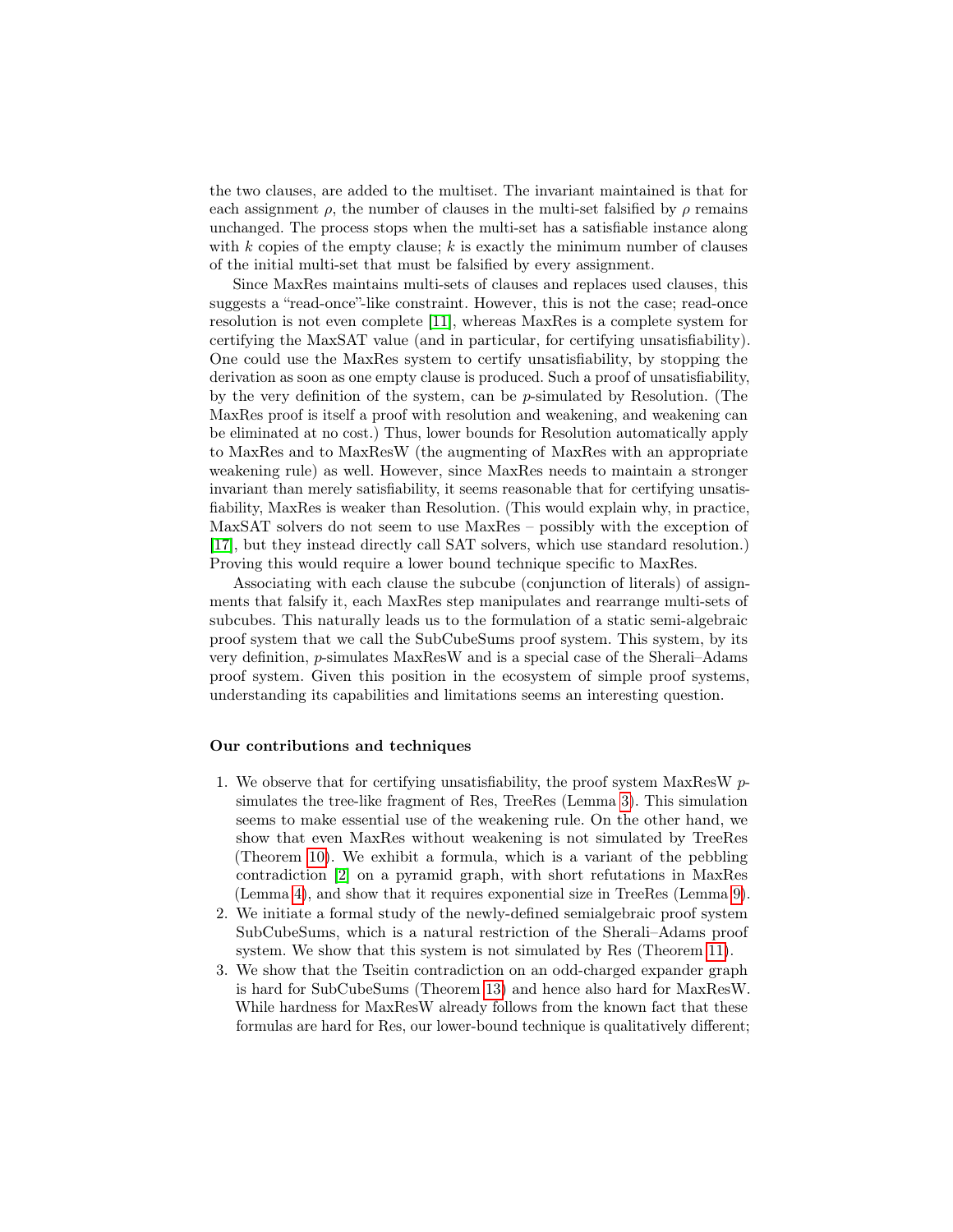it crucially uses the fact that a stricter invariant is maintained in MaxResW and SubCubeSums refutations.

4. Abstracting the ideas from the lower bound for Tseitin contradictions, we devise a lower-bound technique for SubCubeSums based on lifting (Theorem [14\)](#page-13-0). Namely, we show that if every SubCubeSums refutation of a formula F must have at least one wide clause, then every SubCubeSums refutation of the formula  $F \circ \oplus$  must have many cubes. We illustrate how the Tseitin contradiction lower bound can be recovered in this way.

The relations among these proof systems is summarized in the figure below.



#### Related work

One reason why studying MaxRes is interesting is that it displays unexpected power after some preprocessing. As described in [\[10\]](#page-15-5) (see also [\[15\]](#page-15-6)), the PHP formulas that are hard for Resolution can be encoded into MaxHornSAT, and then polynomially many MaxRes steps suffice to expose the contradiction. The underlying proof system, DRMaxSAT, has been studied further in [\[4\]](#page-15-7), where it is shown to p-simulate general Resolution. While DRMaxSAT gains power from the encoding, the basic steps are MaxRes steps. Thus, to understand how DRMaxSAT operates, a better understanding of MaxRes could be quite useful.

A very recent paper in [\[13\]](#page-15-8) studies a proof system where MaxRes is augmented with an extension rule. The extension rule generalises a weighted version of MaxRes; as defined, it eliminates the non-negativity constraint inherent in MaxResW and SubCubeSums. This system too gains power over MaxRes, while the basic steps remain MaxRes steps and a more generalised weakening.

In the setting of communication complexity and of extension complexity of polytopes, non-negative rank is an important and useful measure. As discussed in [\[9\]](#page-15-9), the query-complexity analogue is conical juntas; these are non-negative combinations of subcubes. Our SubCubeSums refutations are a restriction of conical juntas to non-negative integral combinations. Not surprisingly, our lower bound for Tseitin contradictions is similar to the conical junta degree lower bound established in [\[8\]](#page-15-10).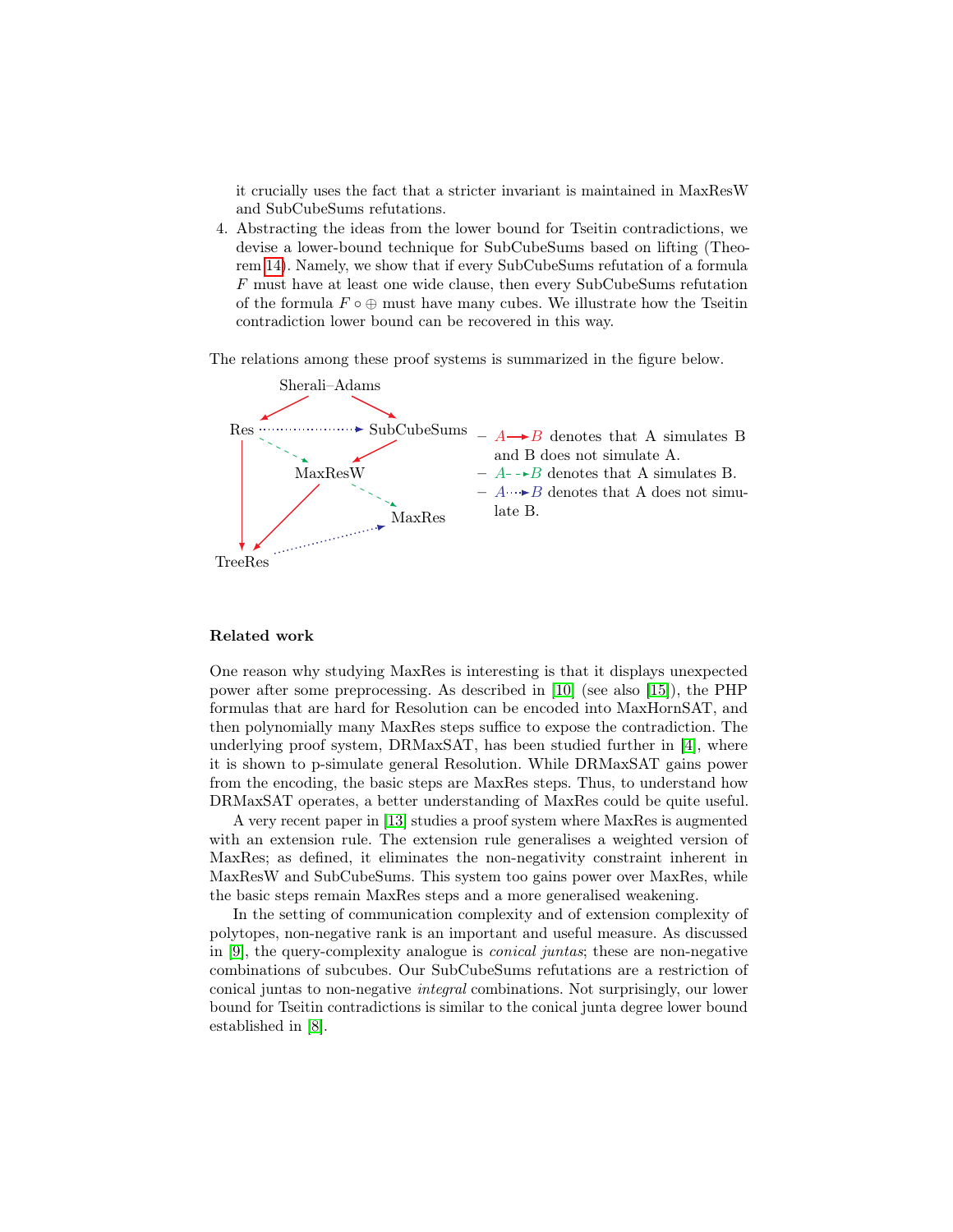#### Organisation of the paper

We define the proof systems MaxRes, MaxResW, SubCubeSums in Section [2.](#page-3-0) In Section [3](#page-5-1) we relate them to TreeRes. In Section [4,](#page-8-3) we focus on the SubCubeSums proof system, showing the separation from Res (Section [4.1\)](#page-8-4), the lower bound for SubCubeSums (Section [4.2\)](#page-10-1), and the lifting technique (Section [4.3\)](#page-13-1). Some examples / illustrative details appear in an Appendix.

### <span id="page-3-0"></span>2 Defining the Proof Systems

For set X of variables, let  $\langle X \rangle$  denote the set of all total assignments to variables in X. For a (multi-) set of F clauses,  $\text{viol}_F : \langle X \rangle \to \{0\} \cup \mathbb{N}$  is the function mapping  $\alpha$  to the number of clauses in F (counted with multiplicity) falsified by  $\alpha$ . A (sub)cube is the set of assignments falsifying a clause, or equivalently, the set of assignments satisfying a conjunction of literals.

The proof system Res has the resolution rule inferring  $C \vee D$  from  $C \vee x$  and  $D \vee \overline{x}$ , and optionally the weakening rule inferring  $C \vee x$  from C if  $\overline{x} \notin C$ . refutation of a CNF formula F is a sequence of clauses  $C_1, \ldots, C_t$  where each  $C_i$ is either in F or is obtained from some  $j, k < i$  using resolution or weakening, and where  $C_t$  is the empty clause. The underlying graph of such a refutation has the clauses as nodes, and directed edge from  $C$  to  $D$  if  $C$  is used in the step deriving D. The proof system TreeRes is the fragment of Res where only refutations in which the underlying graph is a tree are permitted. A proof system  $P$  simulates ( $p$ -simulates) another proof system  $P'$  if proofs in  $P$  can be transformed into proofs in  $P'$  with polynomial blow-up (in time polynomial in the size of the proof). See, for instance, [\[1\]](#page-15-11), for more details.

#### The MaxRes and MaxResW proof systems

The MaxRes proof system operates on sets of clauses, and uses the MaxSAT resolution rule [\[5\]](#page-15-1), defined as follows:

| $x \vee a_1 \vee \ldots \vee a_s$                                                   | $(x \vee A)$                                                                |
|-------------------------------------------------------------------------------------|-----------------------------------------------------------------------------|
| $\overline{x} \vee b_1 \vee \ldots \vee b_t$                                        | $(\overline{x} \vee B)$                                                     |
| $a_1 \vee \ldots \vee a_s \vee b_1 \vee \ldots \vee b_t$ (the "standard resolvent") |                                                                             |
| (weakenings of $x \vee A$ )                                                         | (weakenings of $\overline{x} \vee B$ )                                      |
| $x \vee A \vee \overline{b}_1$                                                      | $\overline{x} \vee B \vee \overline{a}_1$                                   |
| $x \vee A \vee b_1 \vee b_2$                                                        | $\overline{x} \vee B \vee a_1 \vee \overline{a_2}$                          |
|                                                                                     |                                                                             |
| $x \vee A \vee b_1 \vee \ldots \vee b_{t-1} \vee b_t$                               | $\overline{x} \vee B \vee a_1 \vee \ldots \vee a_{s-1} \vee \overline{a}_t$ |

The weakening rule for MaxSAT resolution replaces a clause A by the two clauses  $A \vee x$  and  $A \vee \overline{x}$ . While applying either of these rules, the antecedents are removed from the multi-set and the non-tautologous consequents are added. If  $F'$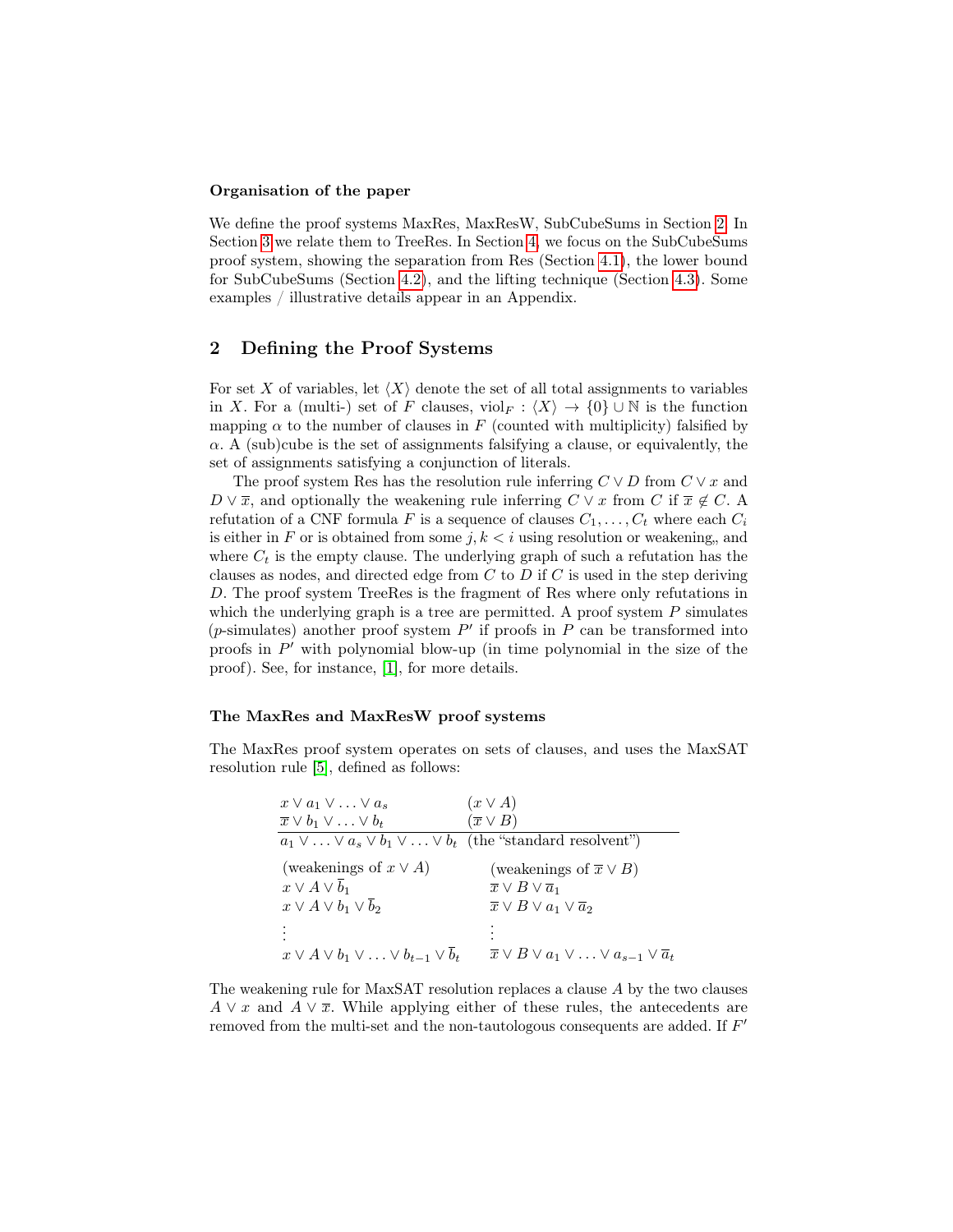is obtained from F by applying these rules, then  $\text{viol}_{F}$  and  $\text{viol}_{F'}$  are the same function.

In the proof system MaxRes, a refutation of F is a sequence  $F = F_0, F_1, \ldots, F_s$ where each  $F_i$  is a multi-set of clauses, each  $F_i$  is obtained from  $F_{i-1}$  by an application of the MaxSAT resolution rule, and  $F_s$  contains the empty clause  $\Box$ . In the proof system MaxResW,  $F_i$  may also be obtained from  $F_i$  by using the weakening rule. The size of the proof is the number of steps, s. In [\[5,](#page-15-1)[12\]](#page-15-2), MaxRes is shown to be complete for MaxSAT, hence also for unsatisfiability.

#### The SubCubeSums proof system

The SubCubeSums proof system is a static proof system. For an unsatisfiable CNF formula  $F$ , a SubCubeSums proof is a multi-set  $G$  of sub-cubes (or terms, or conjunctions of literals) satisfying  $\text{viol}_F \equiv 1 + \text{viol}_G$ .

We can view SubCubeSums as a subsystem of the semialgebraic Sherali– Adams proof system as follows. Let  $F$  be a CNF formula with  $m$  clauses in variables  $x_1, \ldots, x_n$ . Each clause  $C_i, i \in [m]$ , is translated into a polynomial equation  $f_i = 0$ ; a Boolean assignment satisfies clause  $C_i$  iff it satisfies equation  $f_i = 0$ . Boolean values are forced through the axioms  $x_j^2 - x_j = 0$  for  $j \in [n]$ . A Sherali–Adams proof is a sequence of polynomials  $g_i, i \in [m]$ ;  $q_j, j \in [n]$ ; and a polynomial  $p_0$  of the form

$$
p_0 = \sum_{A,B \subseteq [n]} \alpha_{A,B} \prod_{j \in A} x_j \prod_{j \in B} (1 - x_j) = \sum_{A,B \subseteq [n]} \alpha_{A,B} X_A (1 - X)_B
$$

where each  $\alpha_{A,B} \geq 0$ , such that

$$
\left(\sum_{i \in [m]} g_i f_i\right) + \left(\sum_{j \in [n]} q_j (x_j^2 - x_j)\right) + p_0 + 1 = 0
$$

The degree or rank of the proof is the maximum degree of  $g_i f_i, q_j (x_j^2 - x_j)$ ,  $p_0$ .

The polynomials  $f_i$  corresponding to the clauses, as well as the terms in  $p_0$ , are conjunctions of literals, thus special kinds of d-juntas (Boolean functions depending on at most  $d$  variables). So  $p_0$  is a non-negative linear combination of non-negative juntas, that is, in the nomenclature of [\[9\]](#page-15-9), a *conical junta*.

The Sherali–Adams system is sound and complete, and verifiable in randomized polynomial time; see for instance [\[7\]](#page-15-12).

Consider the following restriction of Sherali–Adams:

- 1. Each  $g_i = -1$ .
- 2. Each  $\alpha_{A,B} \in \mathbb{Z}^{\geq 0}$ , (non-negative integers), and  $\alpha_{A,B} > 0 \implies A \cap B = \emptyset$ .

This implies each  $q_i$  must be 0, since the rest of the expression is multilinear. Hence, for some non-negative integral  $\alpha_{A,B}$ ,

$$
\sum_{A,B \subseteq [n]: A \cap B = \emptyset} \alpha_{A,B} \prod_{j \in A} x_j \prod_{j \in B} (1 - x_j) + 1 = \left( \sum_{i \in [m]} f_i \right)
$$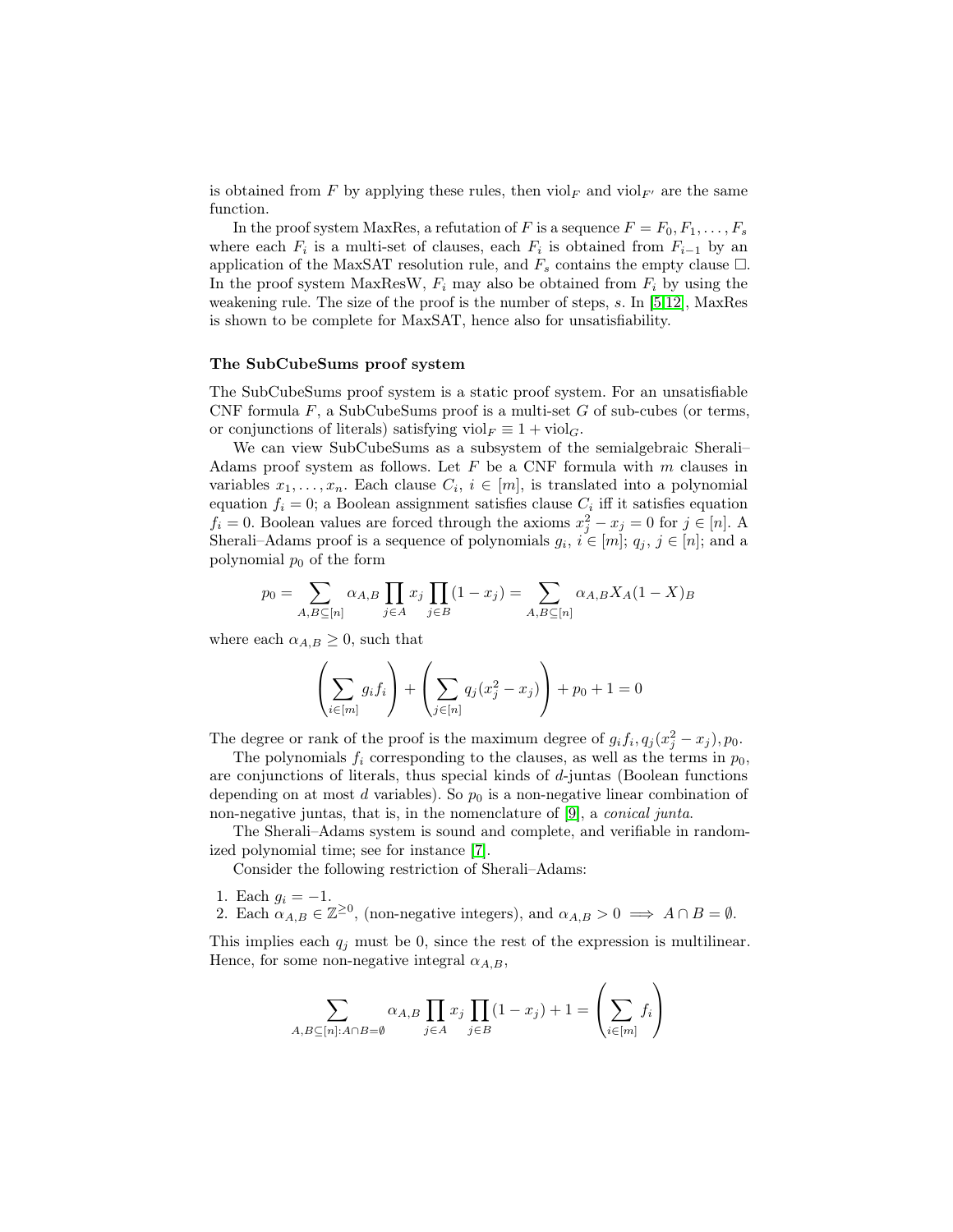This is exactly the SubCubeSums proof system: the terms in  $p_0$  are subcubes, and the right-hand-side is viol<sub>F</sub>. For each disjoint pair  $A, B$ , the SubCubeSums proof has  $\alpha_{A,B}$  copies of the corresponding sub-cube. The degree of a SubCubeSums proof is the maximum number of literals appearing in a conjunction. The size of a SubCubeSums proof is the number of subcubes, that is,  $\sum_{A,B} \alpha_{A,B}$ . The constraint  $g_i = 1$  means that for bounded CNF formulas, the degree of a SubCubeSums proof is essentially the degree of  $p_0$ , i.e. the degree of the juntas.

The following proposition shows why this restriction remains complete.

Proposition 1. SubCubeSums p-simulates MaxResW.

*Proof.* If an unsatisfiable CNF formula F with m clauses and  $n \geq 3$  variables has a MaxResW refutation with s steps, then this derivation produces  $\{\Box\} \cup G$ where the number of clauses in G is at most  $m + (n-2)s - 1$ . (A weakening step increases the number of clauses by 1. A MaxRes step increases it by at most  $n-2$ .) The subcubes falsifying the clauses in G give a SubCubeSums proof.  $\square$ 

In fact, SubCubeSums is also implicationally complete in the following sense. We say that  $f \ge g$  if for every Boolean x,  $f(x) \ge g(x)$ .

<span id="page-5-2"></span>**Proposition 2.** If f and g are polynomials with  $f \geq g$ , then there are subcubes  $h_j$ and non-negative numbers  $c_j$  such that on the Boolean hypercube,  $f-g = \sum_j c_j h_j$ . Further, if  $f, g$  are integral on the Boolean hypercube, so are the  $c_j$ .

*Proof.* A brute-force way to see this is to consider subcubes of degree  $n$ , i.e. a single point/assignment. For each  $\beta \in \{0,1\}^n$ , define  $c_{\beta} = (f - g)(\beta) \in \mathbb{R}^{\geq 0}$ .  $\Box$ 

# <span id="page-5-1"></span>3 MaxRes, MaxResW, and TreeRes

Since TreeRes allows reuse only of input clauses, while MaxRes does not allow any reuse of clauses but produces multiple clauses at each step, the relative power of these fragments of Res is intriguing. In this section, we show that MaxRes with the weakening rule, MaxResW, p-simulates TreeRes, is exponentially separated from it, and even MaxRes (without weakening) is not simulated by TreeRes.

<span id="page-5-0"></span>**Lemma 3.** For every unsatisfiable CNF  $F$ ,  $size(F \vdash_{MaxResW} \Box) \leq 2size(F \vdash_{TreeRes} \Box).$ 

*Proof.* Let T be a tree-like derivation of  $\Box$  from F of size s. Without loss of generality, we may assume that  $T$  is regular; no variable is used as pivot twice on the same path.

Since a MaxSAT resolution step always adds the standard resolvent, each step in a tree-like resolution proof can be performed in MaxResW as well, provided the antecedents are available. However, a tree-like proof may use an axiom (a clause in  $F$ ) multiple times, whereas after it is used once in MaxResW it is no longer available. So we need to work with weaker antecedents.

For each axiom  $A \in F$ , consider the subtree  $T_A$  of T defined by retaining only the paths from leaves labeled  $A$  to the final empty clause. Start with  $A$  at the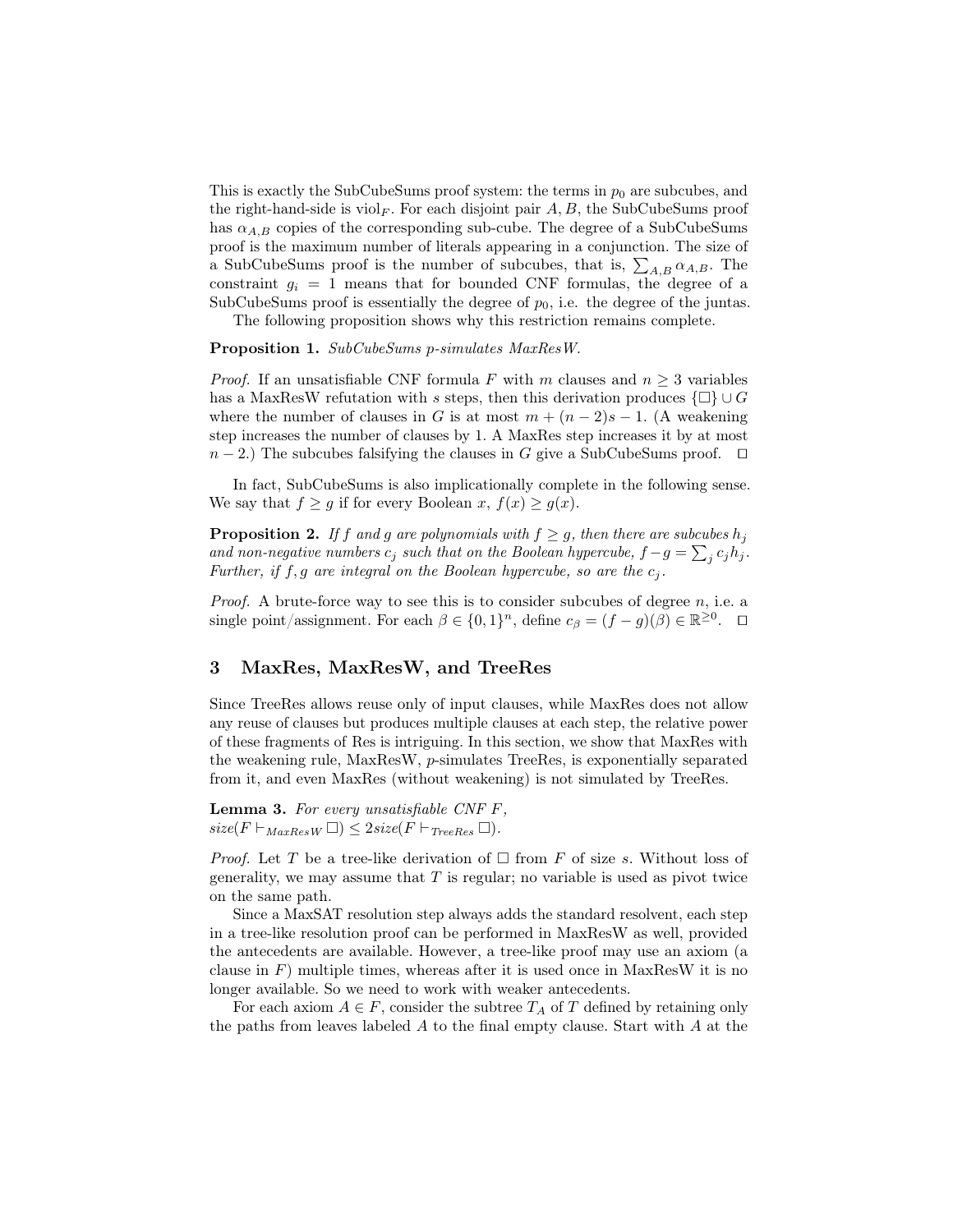final node and walk up the tree  $T_A$  towards the leaves. If we reach a branching node v with clause A', and the pivot at v is x, weaken A' to A'  $\vee x$  and A'  $\vee \overline{x}$ . Proceed along the edge contributing x with  $A' \vee x$ , and along the other edge with  $A' \vee \overline{x}$ . Since T is regular, no tautologies are created in this process.

After doing this for each axiom, we have as many clauses as leaves in T. Now we simply perform all the steps in T.

Since each weakening step increases the number of clauses by one, and since we finally produce at most s clauses for the leaves, the number of weakening steps required is at most s.  $\square$ 

(See the appendix for a simple illustration.)

We now show that even without weakening, MaxRes has short proofs of formulas exponentially hard for TreeRes. The formulas that exhibit the separation are composed formulas of the form  $F \circ g$ , where F is a CNF formula,  $g: \{0,1\}^{\ell} \to$  $\{0, 1\}$  is a Boolean function, there are b new variables  $x_1, \ldots, x_\ell$  for each original variable x of F, and there is a block of clauses  $C \circ g$ , a CNF expansion of the expression  $\bigvee_{x^b \in C} [g(x_1, \ldots, x_\ell) = b]$ , for each original clause  $C \in F$ .<br>We denote by  $\text{Deb}^{\text{Hint}}(C)$  the standard pobbling formula with

We denote by  $\text{PebHint}(G)$  the standard pebbling formula with additional hints  $u \vee v$  for each pair of siblings  $(u, v)$ —that is, two incomparable vertices with a common predecessor—, and we prove the separation for the composed formula PebHint(G)  $\circ$  OR. More formally, if G is a DAG with a single sink z, we define PebHint(G) ∘ OR as follows. For each vertex  $v \in G$  there are variables  $v_1$ and  $v_2$ . The clauses are

- For each source v, the clause  $v_1 \vee v_2$ .
- For each internal vertex w with predecessors  $u, v$ , the expression  $((u_1 \vee u_2) \wedge$  $(v_1 \vee v_2)) \rightarrow (w_1 \vee w_2)$ , expanded into 4 clauses.
- The clauses  $\overline{z_1}$  and  $\overline{z_2}$  for the sink z.
- For each pair of siblings  $(u, v)$ , the clause  $u_1 \vee u_2 \vee v_1 \vee v_2$ .

Note that the first three types of clauses are also present in standard composed pebbling formulas, while the last type are the hints.

We prove a MaxRes upper bound for the particular case of pyramid graphs. Let  $P_h$  be a pyramid graph of height h and  $n = \Theta(h^2)$  vertices.

#### <span id="page-6-0"></span>**Lemma 4.** The PebHint $(P_h) \circ \text{OR}$  formulas have  $\Theta(n)$  size MaxRes refutations.

*Proof.* We derive the clause  $s_1 \vee s_2$  for each vertex  $s \in P_n$  in layered order, and left-to-right within one layer. If s is a source, then  $s_1 \vee s_2$  is readily available as an axiom. Otherwise assume that for a vertex  $s$  with predecessors  $u$  and  $v$  and siblings r and t – in this order – we have clauses  $u_1 \vee u_2 \vee s_1 \vee s_2$  and  $v_1 \vee v_2$ , and let us see how to derive  $s_1 \vee s_2$ . We also make sure that the clause  $v_1 \vee v_2 \vee t_1 \vee t_2$ becomes available to be used in the next step.

In the following derivation we skip ∨ symbols, and we colour-code clauses so that green clauses are available by induction, axioms are blue, and red clauses, on the right side in steps with multiple consequents, are additional clauses that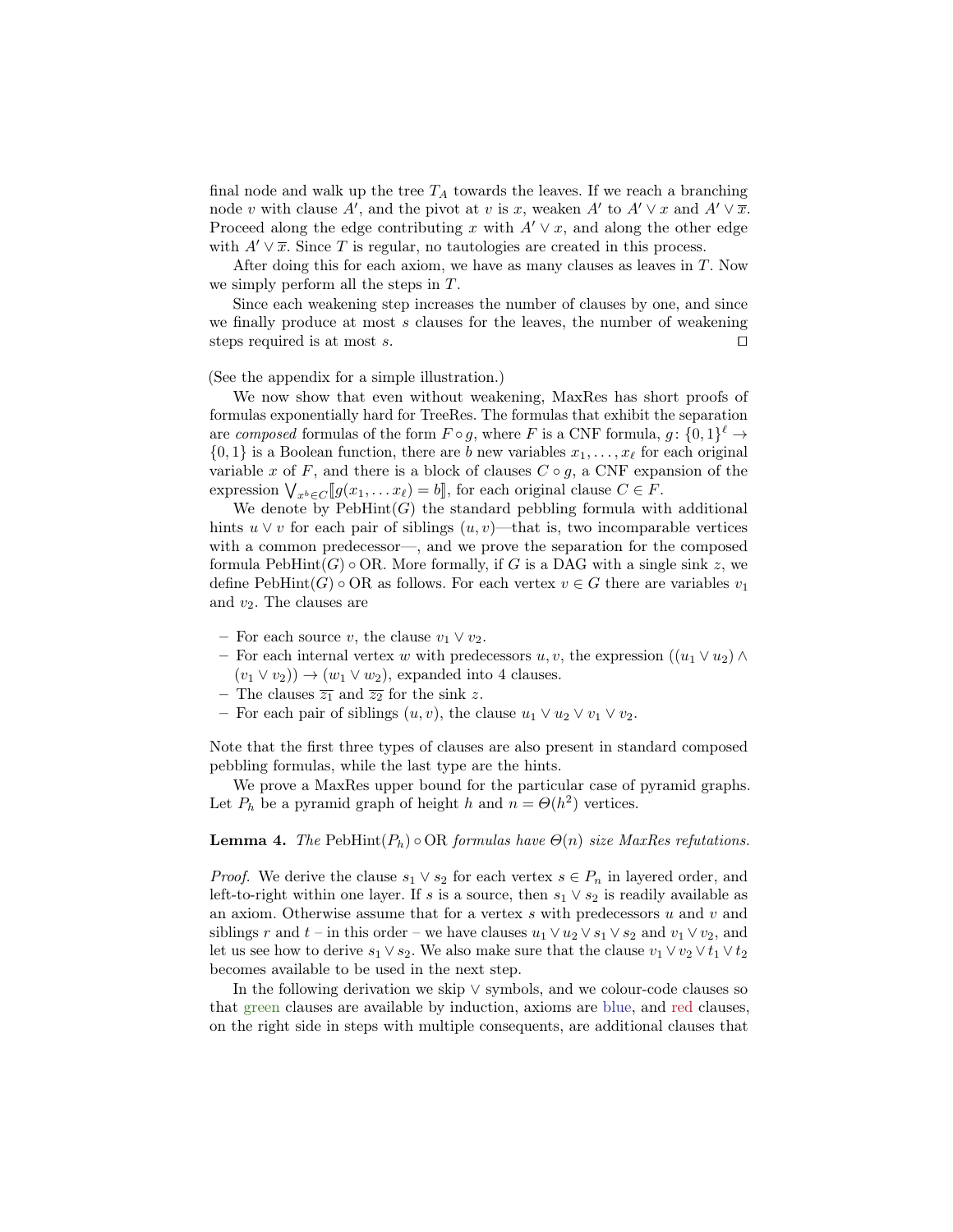are obtained by the MaxRes rule but not with the usual resolution rule.



The case where some of the siblings are missing is similar: if r is missing then we use the axiom  $u_1 \vee u_2$  instead of the clause  $u_1 \vee u_2 \vee s_1 \vee s_2$  that would be available by induction, and if  $t$  is missing then we skip the steps that use  $s_1 \vee s_2 \vee t_1 \vee t_2$  and lead to deriving  $v_1 \vee v_2 \vee t_1 \vee t_2$ .

Finally, once we derive the clause  $z_1 \vee z_2$  for the sink, we resolve it with axiom clauses  $\overline{z_1}$  and  $\overline{z_2}$  to obtain a contradiction.

A constant number of steps suffice for each vertex, for a total of  $\Theta(n)$ .  $\Box$ 

We can prove a tree-like lower bound along the lines of [\[1\]](#page-15-11), with some extra care to respect the hints. For that we use the pebble game, a game where the single player starts with a DAG and a set of pebbles, the allowed moves are to place a pebble on a vertex if all its predecessors have pebbles or to remove a pebble at any time, and the goal is to place a pebble on the sink using the minimum number of pebbles. Denote by bpeb( $P \rightarrow w$ ) the cost of placing a pebble on a vertex w assuming there are free pebbles on a set of vertices  $P \subseteq V$ – in other words, the number of pebbles used outside of  $P$  when the starting position has pebbles in P. For a DAG G with a single sink z, bpeb(G) denotes bpeb( $\emptyset \to z$ ). For  $U \subseteq V$  and  $v \in V$ , the subgraph of v modulo U is the set of vertices u such that there exists a path from  $u$  to  $v$  avoiding  $U$ .

<span id="page-7-2"></span>**Lemma 5 ([\[6\]](#page-15-13)).** bpeb( $P_h$ ) =  $h + 1$ .

<span id="page-7-0"></span>**Lemma 6 ([\[1\]](#page-15-11)).** For all  $P, v, w$ , we have bpeb( $P \to v$ )  $\leq$  max(bpeb( $P \to w$ ), bpeb( $P \cup \{w\} \to v$ ) + 1).

The canonical search problem of a formula  $F$  is the relation  $\mathrm{Search}(F)$  where inputs are variable assignments  $\alpha \in \{0,1\}^n$  and the valid outputs for  $\alpha$  are the clauses  $C \in F$  that  $\alpha$  falsifies. Given a relation f, we denote by  $DT_1(f)$ the 1-query complexity of  $f$  [\[14\]](#page-15-14), that is the minimum over all decision trees computing f of the maximum of 1-answers that the decision tree receives.

<span id="page-7-3"></span>**Lemma 7.** For all G we have  $DT_1(S\text{,PebHint}(G))) \geq \text{bpeb}(G) - 1$ .

*Proof.* We give an adversarial strategy. Let  $R_i$  be the set of variables that are assigned to 1 at round i. We initially set  $w_0 = z$ , and maintain the invariant that

<span id="page-7-1"></span>1. there is a distinguished variable  $w_i$  and a path  $\pi_i$  from  $w_i$  to the sink z such that a queried variable v is 0 iff  $v \in \pi_i$ ; and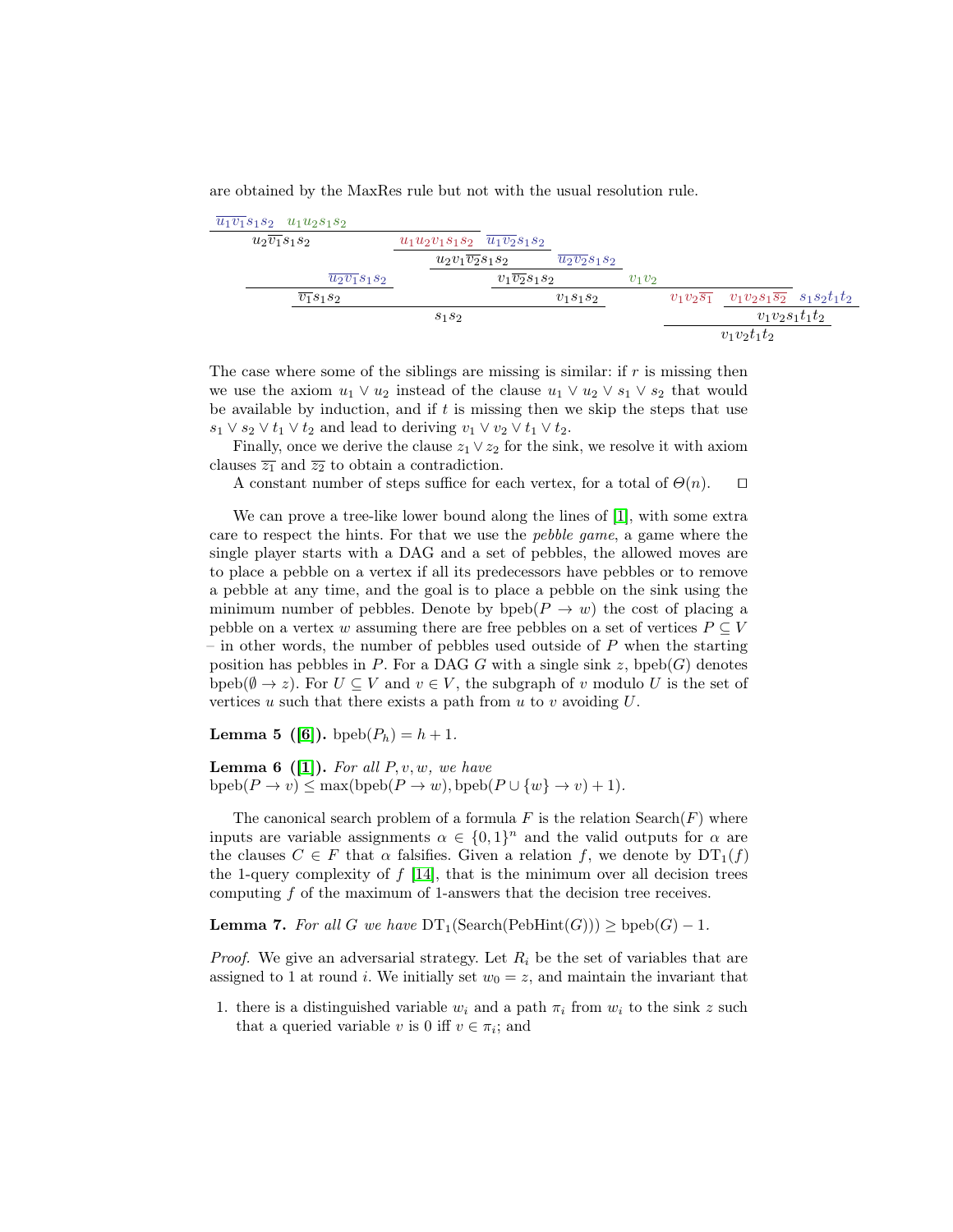<span id="page-8-5"></span>2. after each query the number of 1 answers so far is at least bpeb( $G$ ) – bpeb $(R_i \rightarrow w_i)$ .

Assume that a variable v is queried. If v is not in the subgraph of  $w_i$  modulo  $R_i$  then we answer 0 if  $v \in \pi_i$  and 1 otherwise. Otherwise we consider  $p_0 =$ bpeb( $R_i \rightarrow v$ ) and  $p_1 =$  bpeb( $R_i \cup \{v\} \rightarrow w_i$ ). By Lemma [6,](#page-7-0) bpeb( $R_i \rightarrow w_i$ )  $\leq$  $\max(p_0, p_1 + 1)$ . If  $p_0 \geq p_1$  then we answer 0, set  $w_{i+1} = v$ , and extend  $\pi_i$  with a path from  $w_{i+1}$  to  $w_i$  that does not contain any 1 variables (which exists by definition of subgraph modulo  $R_i$ ). This preserves item [1](#page-7-1) of the invariant, and since  $p_0 \geq$  bpeb $(R_i \rightarrow w_i)$ , item [2](#page-8-5) is also preserved. Otherwise we answer 1 and since  $p_1 \geq$  bpeb $(R_i \to w_i) - 1$  the invariant is also preserved.

This strategy does not falsify any hint clause, because all 0 variables lie on a path, or the sink axiom, because the sink is assigned 0 if at all. Therefore the decision tree ends at a vertex  $w_t$  that is set to 0 and all its predecessors are set to 1, hence bpeb $(R_t \to w_t) = 1$ . By item [2](#page-8-5) of the invariant the number of 1 answers is at least bpeb( $G$ ) – 1.

To complete the lower bound we use the Pudlák–Impagliazzo Prover–Delayer game [\[18\]](#page-16-2) where Prover points to a variable, Delayer may answer 0, 1, or ∗, in which case Delayer obtains a point in exchange for letting Prover choose the answer, and the game ends when a clause is falsified.

<span id="page-8-6"></span>Lemma 8 ([\[18\]](#page-16-2)). If Delayer can win p points, then all TreeRes proofs require size at least  $2^p$ .

<span id="page-8-1"></span>**Lemma 9.**  $F \circ \text{OR requires size } \exp(\Omega(\text{DT}_1(\text{Search}(F))))$  in tree-like resolution.

*Proof.* We use a strategy for the 1-query game of  $Search(F)$  to ensure that Delayer gets  $DT_1(F)$  points in the Prover–Delayer game. If Prover queries a variable  $x_i$  then

- $-$  If x is already queried we answer accordingly.
- Otherwise we query x. If the answer is 0 we answer 0, otherwise we answer  $\ast$ .

Our strategy ensures that if both  $x_1$  and  $x_2$  are assigned then  $x_1 \vee x_2 = x$ . Therefore the game only finishes at a leaf of the decision tree, at which point Delayer earns as many points as 1s are present in the path leading to the leaf. The lemma follows by Lemma [8.](#page-8-6)  $\Box$ 

<span id="page-8-0"></span>The formulas  $\text{PebHint}(P_n) \circ \text{OR}$  are easy to refute in MaxRes (Lemma [4\)](#page-6-0), but from Lemmas [5,](#page-7-2)[7,](#page-7-3) and [9,](#page-8-1) they are exponentially hard for TreeRes. Hence,

**Theorem 10.** TreeRes does not simulate MaxResW and MaxRes.

## <span id="page-8-3"></span>4 The SubCubeSums Proof System

#### <span id="page-8-4"></span>4.1 Res does not simulate SubCubeSums

<span id="page-8-2"></span>We now show that Res does not simulate SubCubeSums.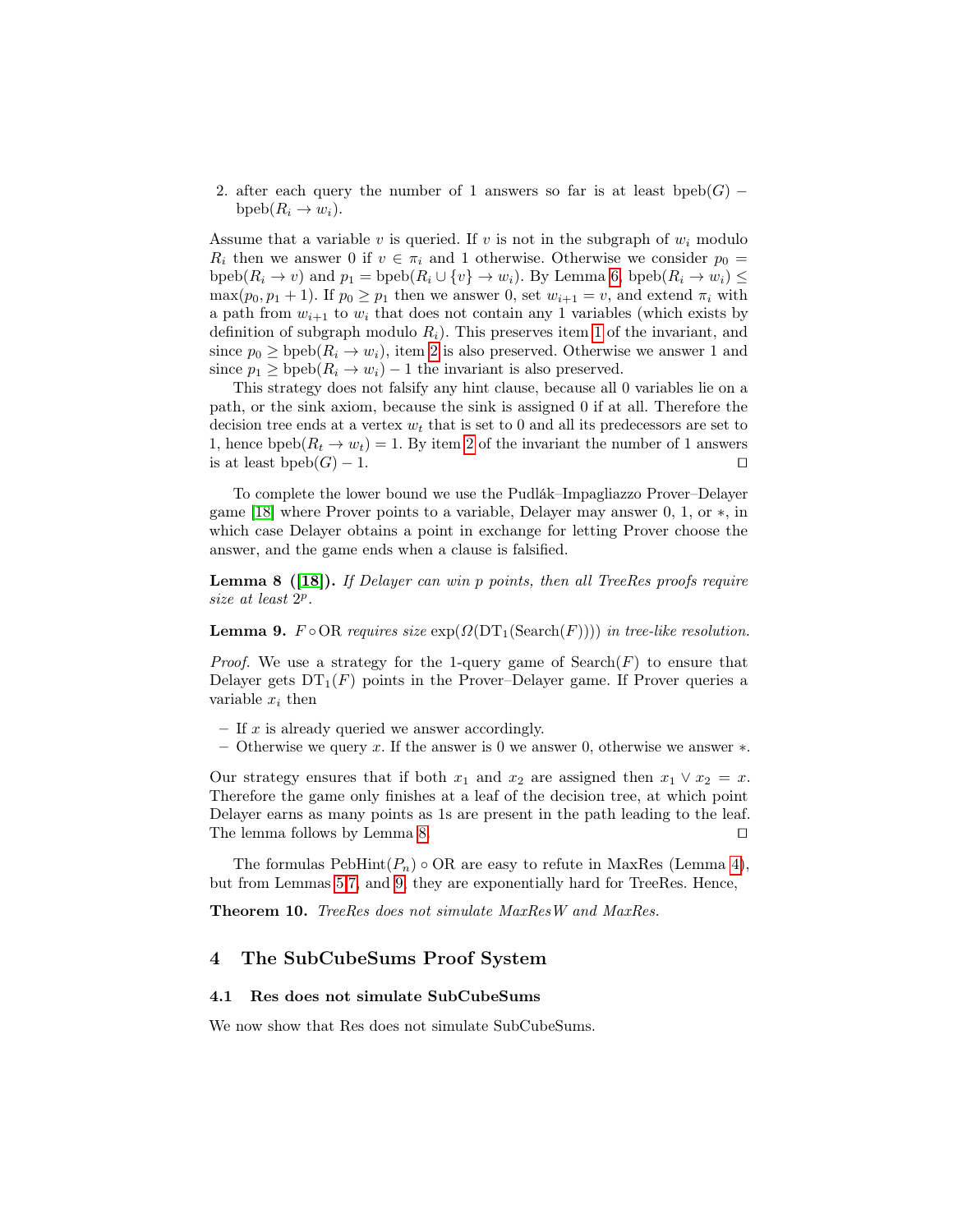**Theorem 11.** There are formulas that have SubCubeSums proofs of size  $O(n)$ but require resolution length  $\exp(\Omega(n))$ .

The separation is achieved using subset cardinality formulas [\[20](#page-16-3)[,22](#page-16-4)[,16\]](#page-16-5). These are defined as follows: we have a bipartite graph  $G(U\cup V, E)$ , with  $|U| = |V| = n$ . The degree of  $G$  is 4, except for two vertices that have degree 5. There is one variable for each edge. For each left vertex  $u \in U$  we have a constraint  $\sum_{e \ni u} x_e \geq [d(u)/2]$ , while for each right vertex  $v \in V$  we have a constraint  $\sum_{e \ni v} x_e \leq \lfloor d(v)/2 \rfloor$ , both while for each right vertex  $v \in V$  we have a constraint  $\sum_{e \ni v} u_e \leq [u(v)/2]$ , both expressed as a CNF. In other words, for each vertex  $u \in U$  we have the clauses  $\bigvee_{i\in I} x_i$  for  $I \in \binom{E(u)}{|d(u)/2|+1}$ , while for each vertex  $v \in V$  we have the clauses  $\bigvee_{i\in I} \overline{x_i}$  for  $I \in \binom{E(v)}{|d(v)/2|+1}$ .

The lower bound requires  $G$  to be an expander, and is proven in [\[16,](#page-16-5) Theorem 6]. The upper bound is the following lemma.

<span id="page-9-2"></span>**Lemma 12.** Subset cardinality formulas have SubCubeSums proofs of size  $O(n)$ .

Proof. Our plan is to reconstruct each constraint independently, so that for each vertex we obtain the original constraints  $\sum_{e \ni u} x_e \geq [d(u)/2]$  and  $\sum_{e \ni v} \overline{x_e} \geq$  $\lceil d(v)/2 \rceil$ , and then add all of these constraints together.

Formally, if  $F_u$  is the set of polynomials that encode the constraint corresponding to vertex  $u$ , we want to write

<span id="page-9-0"></span>
$$
\sum_{f \in F_u} f - \left( \lceil d(u)/2 \rceil - \sum_{e \ni u} x_e \right) = \sum_j c_{u,j} h_j \tag{1}
$$

and

<span id="page-9-1"></span>
$$
\sum_{f \in F_v} f - \left( \lceil d(v)/2 \rceil - \sum_{e \ni v} \overline{x_e} \right) = \sum_j c_{v,j} h_j \tag{2}
$$

with  $c_{u,j}, c_{v,j} \geq 0$  and  $\sum_j c_{u,j} = O(1)$ , so that

$$
\sum_{f \in F} f = \sum_{u \in U} \sum_{f \in F_u} f + \sum_{v \in V} \sum_{f \in F_v} f
$$
\n
$$
= \sum_{u \in U} \left( \frac{d(u)}{2} - \sum_{e \ni u} x_e + \sum_j c_{u,j} h_j \right) + \sum_{v \in V} \left( \frac{d(v)}{2} - \sum_{e \ni v} \overline{x_e} + \sum_j c_{v,j} h_j \right)
$$
\n
$$
= \sum_{u \in U} \frac{d(u)}{2} + \sum_{v \in V} \frac{d(v)}{2} - \sum_{e \in E} (x_e + \overline{x_e}) + \sum_j c_j h_j
$$
\n
$$
= \left( 1 + \sum_{u \in U} 2 \right) + \left( 1 + \sum_{u \in U} 2 \right) - \sum_{e \in E} 1 + \sum_j c_j h_j
$$
\n
$$
= (2n + 1) + (2n + 1) - (4n + 1) + \sum_j c_j h_j = 1 + \sum_j c_j h_j
$$

where  $c_j = \sum_{v \in U \cup V} c_{v,j} \ge 0$ . Hence we can write  $\sum_{f \in F} f - 1 = \sum_j \sum_{v \in G} c_i = O(n)$ .  $c_j h_j$  with  $_{j} c_{j} = O(n).$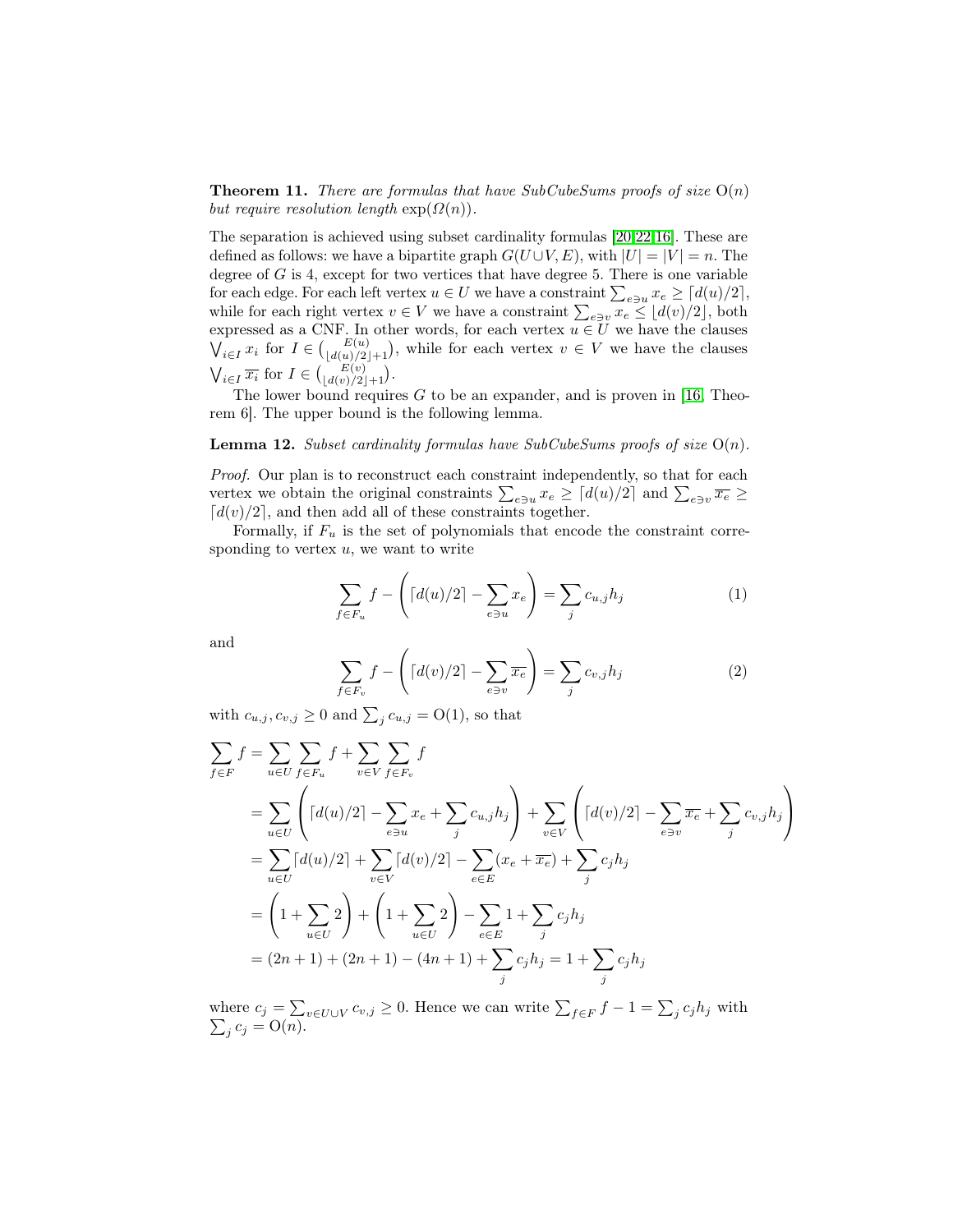It remains to show how to derive equations [\(1\)](#page-9-0) and [\(2\)](#page-9-1). The easiest way is to appeal to the implicational completeness of SubCubeSums, Proposition [2.](#page-5-2) We continue deriving equation  $(1)$ , assuming for simplicity a vertex of degree  $d$ and incident edges [d]. Let  $\overline{x_I} = \prod_{i \in I} \overline{x_i}$ , and let  $\left\{ \overline{x_I} : I \in \binom{[d]}{d-k+1} \right\}$  represent a constraint  $\sum_{i\in[d]} x_i \geq k$ . Let  $f = \sum_{I\in\binom{[d]}{d-k+1}} \overline{x_I}$  and  $g = k - \sum_{i\in[d]} x_i$ . For each point  $x \in \{0,1\}^d$  we have that either x satisfies the constraint, in which case  $f(x) \ge 0 \ge g(x)$ , or it falsifies it, in which case we have on the one hand  $g(x) = s > 0$ , and on the other hand  $f(x) = \left(\frac{d-k+s}{d-k+1}\right) = \frac{(d-k+s)\cdots s}{(d-k+1)\cdots 1} \geq s$ .

We proved that  $f \geq g$ , therefore by Proposition [2](#page-5-2) we can write  $f - g$  as a sum of subcubes of size at most  $2^d = O(1)$ .

Equation [\(2\)](#page-9-1) can be derived analogously, completing the proof.

(See the appendix for an explicit derivation.)  $\Box$ 

### <span id="page-10-1"></span>4.2 A lower bound for SubCubeSums

Fix any graph G with n nodes and  $m$  edges, and let I be the node-edge incidence matrix. Assign a variable  $x_e$  for each edge e. Let b be a vector in  $\{0,1\}^n$  with  $\sum_i b_i \equiv 1 \mod 2$ . The Tseitin contradiction asserts that the system  $IX = b$  has a solution over  $\mathbb{F}_2$ . The CNF formulation has, for each vertex u in G, with degree  $d_u$ , a set  $S_u$  of  $2^{d_u-1}$  clauses expressing that the parity of the set of variables  ${x_e | e$  is incident on u} equals  $b_u$ .

These formulas are exponentially hard for Res [\[21\]](#page-16-6), and hence are also hard for MaxResW. We now show that they are also hard for SubCubeSums. By Theorem [11,](#page-8-2) this lower bound cannot be inferred from hardness for Res.

We will use some standard facts: For connected graph G, over  $\mathbb{F}_2$ , if  $\sum_i b_i \equiv$ 1 mod 2, then the equations  $IX = b$  have no solution, and if  $\sum_i b_i \equiv 0 \mod 2$ , then  $IX = b$  has exactly  $2^{m-n+1}$  solutions. Furthermore, for any assignment a, and any vertex  $u$ ,  $a$  falsifies at most one clause in  $S_u$ .

A graph is a c-expander if for all  $V' \subseteq V$  with  $|V'| \leq |V|/2$ ,  $|\delta(V')| \geq c|V'|$ , where  $\delta(V') = \{(u, v) \in E \mid u \in V', v \in V \setminus V'\}.$ 

<span id="page-10-0"></span>Theorem 13. Tseitin contradictions on odd-charged expanders require exponential size SubCubeSums refutations.

*Proof.* Fix a graph G that is a d-regular c-expander on n vertices, where n is odd;  $m = dn/2$ . Let b be the all-1s vector. The Tseitin contradiction F has  $n2^{d-1}$ clauses. By the facts mentioned above, for all  $a \in \{0,1\}^m$ , viol $_F(a)$  is odd. So viol<sub>F</sub> partitions  $\{0,1\}^m$  into  $X_1, X_3, \ldots, X_{N-1}$ , where  $X_i = \text{viol}_{F}^{-1}(i)$ .

Let C be a SubCubeSums refutation of F, that is,  $\text{viol}_{\mathcal{C}} = \text{viol}_{F} - 1 = g$ , say. For a cube C, define  $N_i(C) = |C \cap X_i|$ . Then for all  $C \in \mathcal{C}$ ,  $N_1(C) = 0$ , and so C is partitioned by  $X_i, i \geq 3$ . Let C' be those cubes of C that have a non-empty part in  $X_3$ . We will show that  $\mathcal{C}'$  is large. In fact, we will show that for a suitable S, the set  $\mathcal{C}'' \subseteq \mathcal{C}'$  of cubes with  $|C \cap X_5| \leq S|C \cap X_3|$  is large.

Defining the probability distribution  $\mu$  on  $\mathcal{C}'$  as

$$
\mu(C) = \frac{|C \cap X_3|}{\sum_{D \in C'} |D \cap X_3|} = \frac{N_3(C)}{\sum_{D \in C'} N_3(D)}
$$

,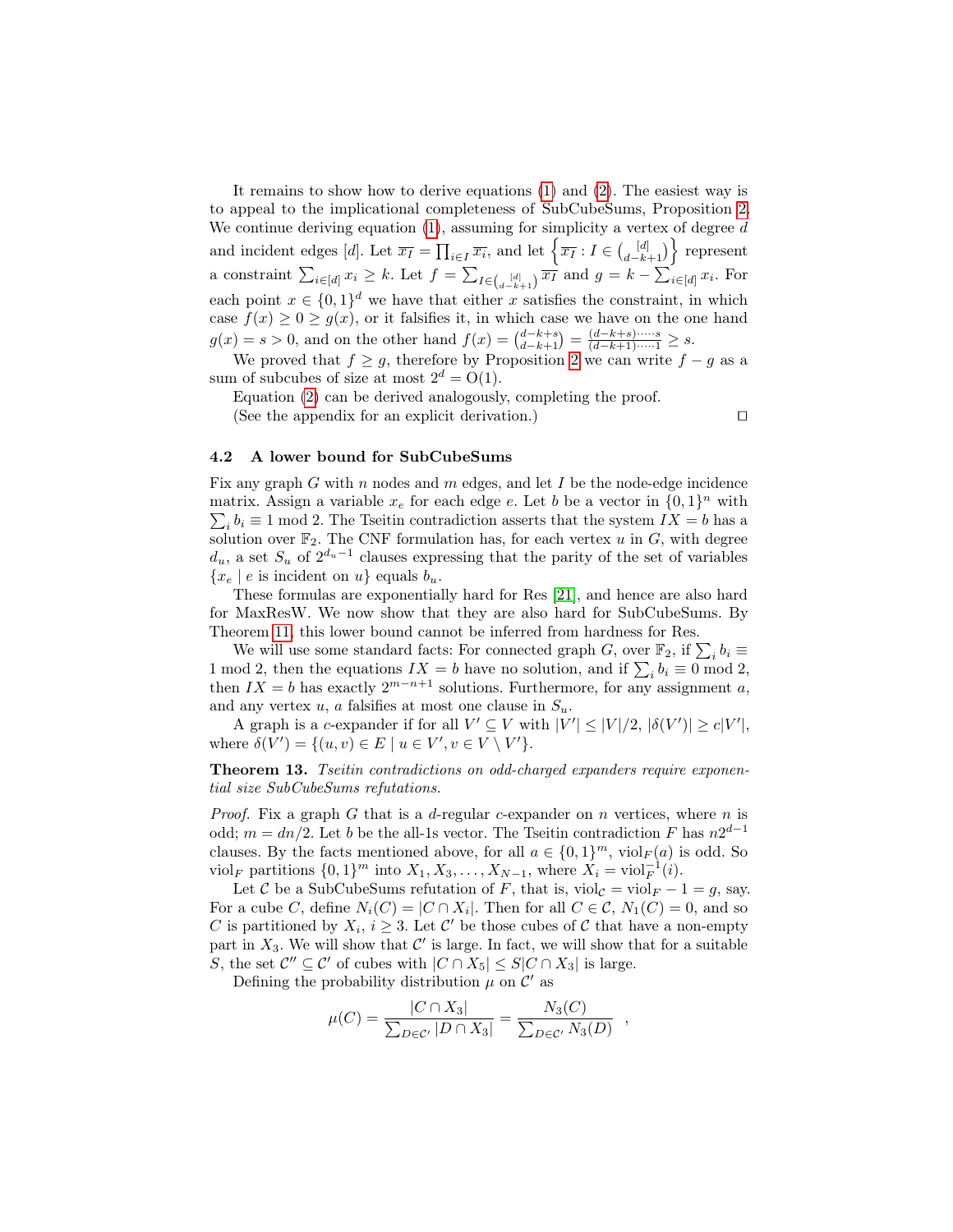<span id="page-11-0"></span>
$$
|\mathcal{C}| \ge |\mathcal{C}'| = \sum_{C \in \mathcal{C}'} 1 = \mathop{\mathbb{E}}_{C \sim \mu} \left[ \frac{1}{\mu(C)} \right] \ge \underbrace{\mathop{\mathbb{E}}_{C \sim \mu} \left[ \frac{1}{\mu(C)} \middle| \frac{|C \cap X_5|}{|C \cap X_3|} \le S \right]}_{A} \cdot \underbrace{\Pr \left[ \frac{|C \cap X_5|}{|C \cap X_3|} \le S \right]}_{B} \tag{3}
$$

We want to choose a good value for  $S$  so that  $A$  is very large and  $B$  is sufficiently large,  $\Theta(1)$ . To see what will be a good value for S, we estimate the expected value of  $\frac{|C \cap X_5|}{|C \cap X_3|}$  and then use Markov's inequality. For this, we should understand the sets  $X_3, X_5$  better. These set sizes are known precisely: for each odd i,  $|X_i| = \binom{n}{i} 2^{m-n+1}$ . (An assignment lies in i cubes of f, each cube corresponds to a distinct vertex because the  $2^{d-1}$  cubes corresponding to a single vertex are disjoint, once the  $i$  vertices are fixed and  $b$  flipped in those coordinates to get  $b'$ , there are  $2^{m-n+1}$  0-1 solutions to  $Ix = b'$ .

Now let us consider  $C \cap X_3$  and  $C \cap X_5$  for a  $C \in \mathcal{C}'$  (that is, we know  $C \cap X_3 \neq \emptyset$  and  $C \cap X_1 = \emptyset$ ). We rewrite the system  $IX = b$  as  $I'X' + I_C X_C = b$ , where  $X_C$  are the variables fixed in cube C (to  $a_C$ , say). So  $I'X' = b + I_C X_C$ . An assignment a is in  $C \cap X_r$  iff it is of the form  $a' a_C$ , and  $a'$  falsifies exactly r equations in  $I'X' = b'$  where  $b' = b + I_C a_C$ . This is a system for the subgraph  $G_C$ where the edges in  $X_C$  have been deleted. This subgraph may not be connected, so we cannot use our size expressions directly. Consider the vertex sets  $V_1, V_2, \ldots$  of the components of  $G_C$ . The system  $I'X' = b'$  can be broken up into independent systems;  $I'(i)X'(i) = b'(i)$  for the *i*th connected component. Say a component is odd if  $\sum_{j \in V_i} b'(i)_j \equiv 1 \mod 2$ , even otherwise. Let  $|V_i| = n_i$  and  $|E_i| = m_i$ . Any  $a'$  falsifies an odd/even number of equations in an odd/even component.

For  $a' \in C \cap X_3$ , it must falsify three equations overall, so  $G_C$  must have either one or three odd components. If it has only one odd component, then there is another assignment in  $C$  falsifying just one equation (from this odd component), so  $C \cap X_1 \neq \emptyset$ , a contradiction. Hence  $G_C$  has exactly three odd components, with vertex sets  $V_1, V_2, V_3$ , and overall  $k \geq 3$  components. An  $a \in C \cap X_3$  falsifies exactly one equation in  $I(1)$ ,  $I(2)$ ,  $I(3)$ . We thus arrive at the expression

$$
|C \cap X_3| = \left(\prod_{i=1}^3 n_i 2^{m_i - n_i + 1}\right) \left(\prod_{i \ge 4} 2^{m_i - n_i + 1}\right) = n_1 n_2 n_3 2^{m - w(C) - n + k}.
$$

An  $a' \in C \cap X_5$  must falsify five equations overall. One each must be from  $V_1, V_2, V_3$ . The remaining 2 must be from the same component. Hence

$$
|C \cap X_5| = \left( \binom{n_1}{3} n_2 n_3 + n_1 \binom{n_2}{3} n_3 + n_1 n_2 \binom{n_3}{3} \right) 2^{m - w(C) - n + k}
$$
  
+ 
$$
n_1 n_2 n_3 \sum_{i=4}^k \binom{n_i}{2} 2^{m - w(C) - n + k}
$$
  

$$
\ge n_1 n_2 n_3 2^{m - w(C) - n + k} \left( \frac{1}{3} \sum_{i=1}^k \binom{n_i - 1}{2} \right)
$$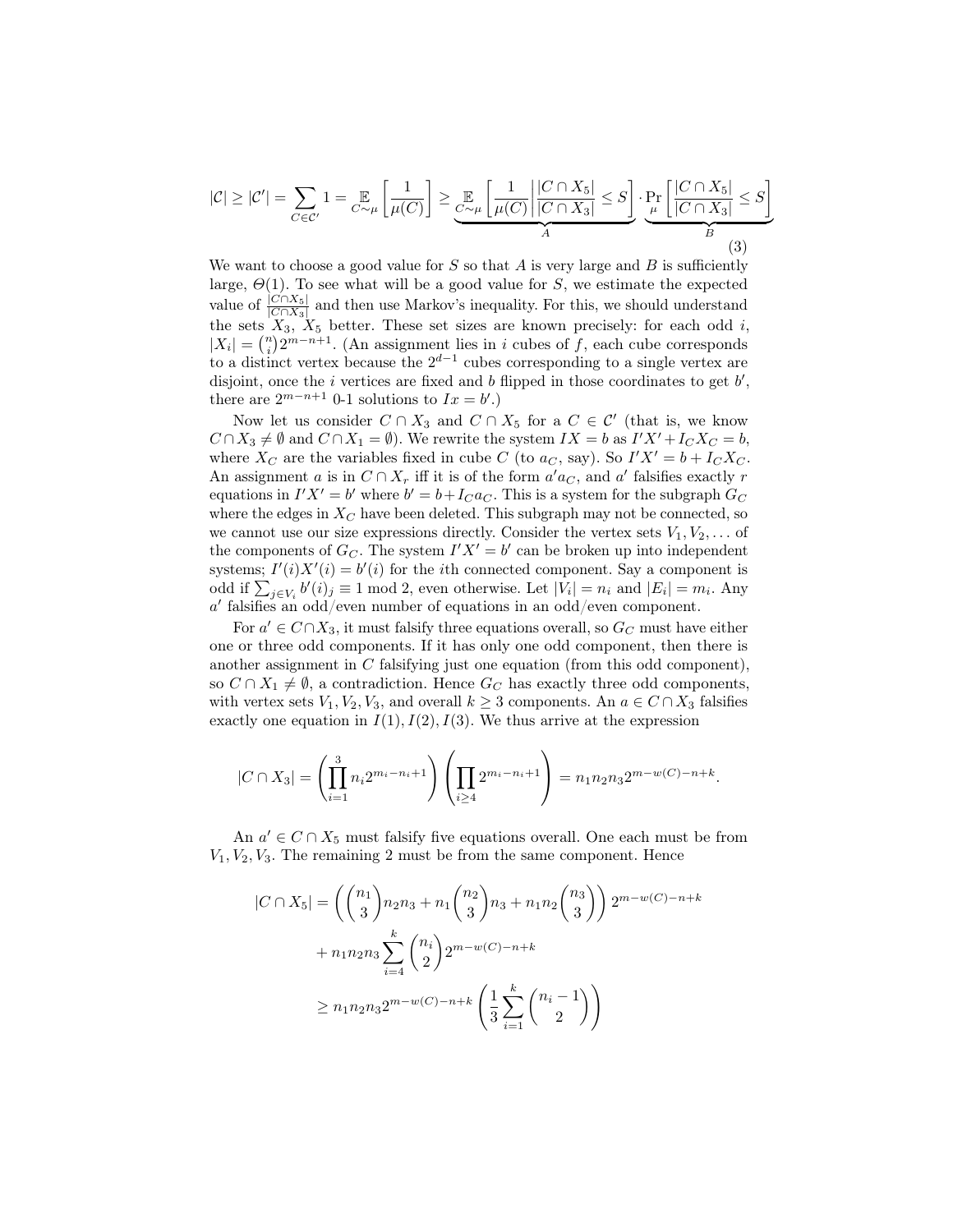Hence we have, for  $C \in \mathcal{C}'$ ,

$$
\frac{|C\cap X_5|}{|C\cap X_3|}\geq \frac{1}{3}\sum_{i=1}^k\binom{n_i-1}{2}
$$

This alone does not tell us enough unless we can say something about the  $n_i$ 's. But we can deduce more by using the definition of  $\mu$ , and the following fact: Since  $g = \text{viol}_F - 1$ , an assignment in  $X_3$  belongs to exactly two cubes in  $\mathcal{C}$ , and by definition these cubes are in  $\mathcal{C}'$ . Similarly, an assignment in  $X_5$  belongs to exactly four cubes in  $\mathcal{C}$ , not all of which may be in  $\mathcal{C}'$ . Hence

$$
\sum_{C \in \mathcal{C}'} |C \cap X_3| = 2|X_3| = 2\binom{n}{3} 2^{m-n+1}
$$

$$
\sum_{C \in \mathcal{C}'} |C \cap X_5| \le 4|X_5| = 4\binom{n}{5} 2^{m-n+1}
$$

$$
\mu(C) = \frac{|C \cap X_3|}{2|X_3|}
$$

Now we can estimate the average:

$$
\mathbb{E}\left[\frac{|C \cap X_5|}{|C \cap X_3|}\right] = \sum_{C \in \mathcal{C}'} \mu(C) \frac{|C \cap X_5|}{|C \cap X_3|} = \sum_{C \in \mathcal{C}'} \frac{|C \cap X_5|}{2|X_3|} \le \frac{4|X_5|}{2|X_3|} \le \frac{n^2}{10}
$$

Choosing  $S = n^2/9$ , and using Markov's inequality, we get

$$
B = \Pr_{\mu} \left[ \frac{|C \cap X_5|}{|C \cap X_3|} \le S = \frac{n^2}{9} \right] \ge 1/10
$$

Now we show that conditioned on  $\frac{|C \cap X_5|}{|C \cap X_3|} \leq S$ , the average value of  $\frac{1}{\mu(C)}$  is large.

$$
\frac{1}{\mu(C)} = \frac{2|X_3|}{|C \cap X_3|} = \frac{2\binom{n}{3}2^{m-n+1}}{n_1 n_2 n_3 2^{m-w(C)-n+k}} = \frac{2\binom{n}{3}2^{w(C)+1-k}}{n_1 n_2 n_3} \ge \frac{2^{w(C)+1-n}}{3}
$$

So we must show that  $w(C)$  must be large. Each literal in C removes one edge from  $G$  while constructing  $G_C$ . Counting the sizes of the cuts that isolate components of  $G_C$ , we count each deleted edge twice. So

$$
2w(C) = \sum_{i=1}^{\kappa} |\delta(V_i, V \setminus V_i)| = \sum_{i:n_i \le n/2} \underbrace{|\delta(V_i, V \setminus V_i)|}_{Q_1} + \sum_{i:n_i > n/2} \underbrace{|\delta(V_i, V \setminus V_i)|}_{Q_2}
$$

By the *c*-expansion property of  $G, Q1 \geq cn_i$ .

k

If  $n_i > n/2$ , it still cannot be too large because of the promise. Recall

$$
S = \frac{n^2}{9} \ge \frac{|C \cap X_5|}{|C \cap X_3|} \ge \frac{1}{3} \sum_{i=1}^k {n_i - 1 \choose 2}
$$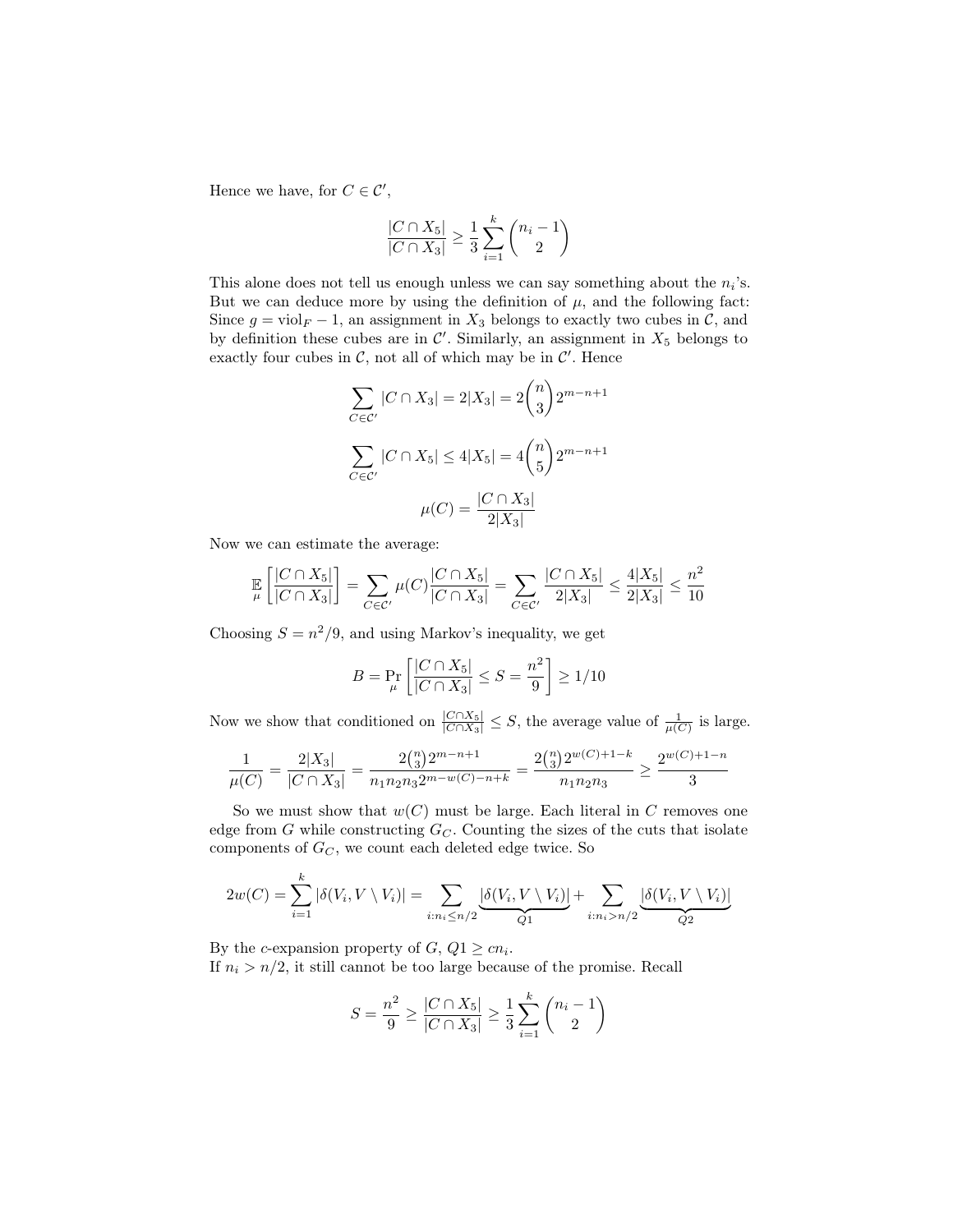If any  $n_i$  is very large, say larger than  $5n/6$ , then the contribution from that component alone,  $\frac{1}{3} {n_i-1 \choose 2}$ , will exceed our chosen  $S = \frac{n^2}{9}$  $\frac{n^2}{9}$ . So each  $n_i \leq 5n/6$ . Thus even when  $n_i > n/2$ , we can conclude that  $n_i/5 \leq n/6 \leq n - n_i < n/2$ . By expansion of  $V \setminus V_i$ , we have  $Q2 \ge c(n - n_i) \ge cn_i/5$ .

$$
2w(C) = \sum_{i:n_i \le n/2} \underbrace{\left|\delta(V_i, V \setminus V_i)\right|}_{Q_1} + \sum_{i:n_i > n/2} \underbrace{\left|\delta(V_i, V \setminus V_i)\right|}_{Q_2}
$$
  
 
$$
\ge \sum_{i:n_i \le n/2} cn_i + \sum_{i:n_i > n/2} \frac{cn_i}{5} \ge cn/5
$$

Choose c-expanders where c ensures  $w(C) + 1 - n = \Omega(n)$ . (Any constant  $c > 10$ .) Going back to our calculation of A from Equation [3\)](#page-11-0),

$$
A = \mathop{\mathbb{E}}_{C \sim \mu} \left[ \frac{1}{\mu(C)} \left| \frac{|C \cap X_5|}{|C \cap X_3|} \le S \right| \right] \ge \mathop{\mathbb{E}}_{C \sim \mu} \left[ \frac{2^{w(C)+1-n}}{3} \left| \frac{|C \cap X_5|}{|C \cap X_3|} \le S \right| \right] \ge \frac{1}{3} 2^{cn/10 + 1 - n} = 2^{\Omega(n)}
$$

for suitable  $c > 10$ . Thus  $|\mathcal{C}| \geq |\mathcal{C}'| \geq A \times B \geq 2^{\Omega(n)} \times (1/10)$ .

#### <span id="page-13-1"></span>4.3 Lifting degree lower bounds to size

<span id="page-13-0"></span>We describe a general technique to lift lower bounds on conical junta degree to size lower bounds for SubCubeSums.

Theorem 14. Let d be the minimum degree of a SubCubeSums refutation of an unsatisfiable CNF formula F. Then every SubCubeSums refutation of  $F \circ \oplus$  has size  $\exp(\Omega(d)).$ 

Before proving this theorem, we establish two lemmas. For a function  $h$ :  $\{0,1\}^n \to \mathbb{R}$ , define the function  $h \circ \oplus : \{0,1\}^{2n} \to \mathbb{R}$  as  $(h \circ \oplus)(\alpha_1,\alpha_2) =$  $h(\alpha_1 \oplus \alpha_2)$ , where  $\alpha_1, \alpha_2 \in \{0, 1\}^n$  and the  $\oplus$  in  $\alpha_1 \oplus \alpha_2$  is taken bitwise.

<span id="page-13-2"></span>**Lemma 15.**  $\text{viol}_{F}(\alpha_1 \oplus \alpha_2) = \text{viol}_{F \circ \oplus}(\alpha_1, \alpha_2).$ 

*Proof.* Fix assignments  $\alpha_1$ ,  $\alpha_2$  and let  $\alpha = \alpha_1 \oplus \alpha_2$ . We claim that for each clause  $C \in F$  falsified by  $\alpha$  there is exactly one clause  $D \in F \circ \oplus$  that is falsified by  $\alpha_1\alpha_2$ . Indeed, by the definition of composed formula the assignment  $\alpha_1\alpha_2$ falsifies  $C \circ \oplus$ , hence the assignment falsifies some clause  $D \in C \circ \oplus$ . However, the clauses in the CNF expansion of  $C \circ \oplus$  have disjoint subcubes, hence  $\alpha_1 \alpha_2$ falsifies at most one clause from the same block. Observing that if  $\alpha$  does not falsify C, then  $\alpha_1\alpha_2$  does not falsify any clause in  $C \circ \oplus$  completes the proof.  $\Box$ 

Note that Lemma [15](#page-13-2) may not be true for gadgets other than ⊕.

<span id="page-13-3"></span>Corollary 16.  $\text{viol}_{F \circ \oplus} - 1 = ((\text{viol}_F) \circ \oplus) - 1 = (\text{viol}_F - 1) \circ \oplus$ .

<span id="page-13-4"></span>Proof.  $((\text{viol}_F - 1) \circ \oplus)(\alpha_1, \alpha_2) = (\text{viol}_F - 1)(\alpha_1 \oplus \alpha_2) = (\text{viol}_F)(\alpha_1 \oplus \alpha_2) - 1 =$  $(\text{viol}_{F \circ \oplus})(\alpha_1, \alpha_2) - 1.$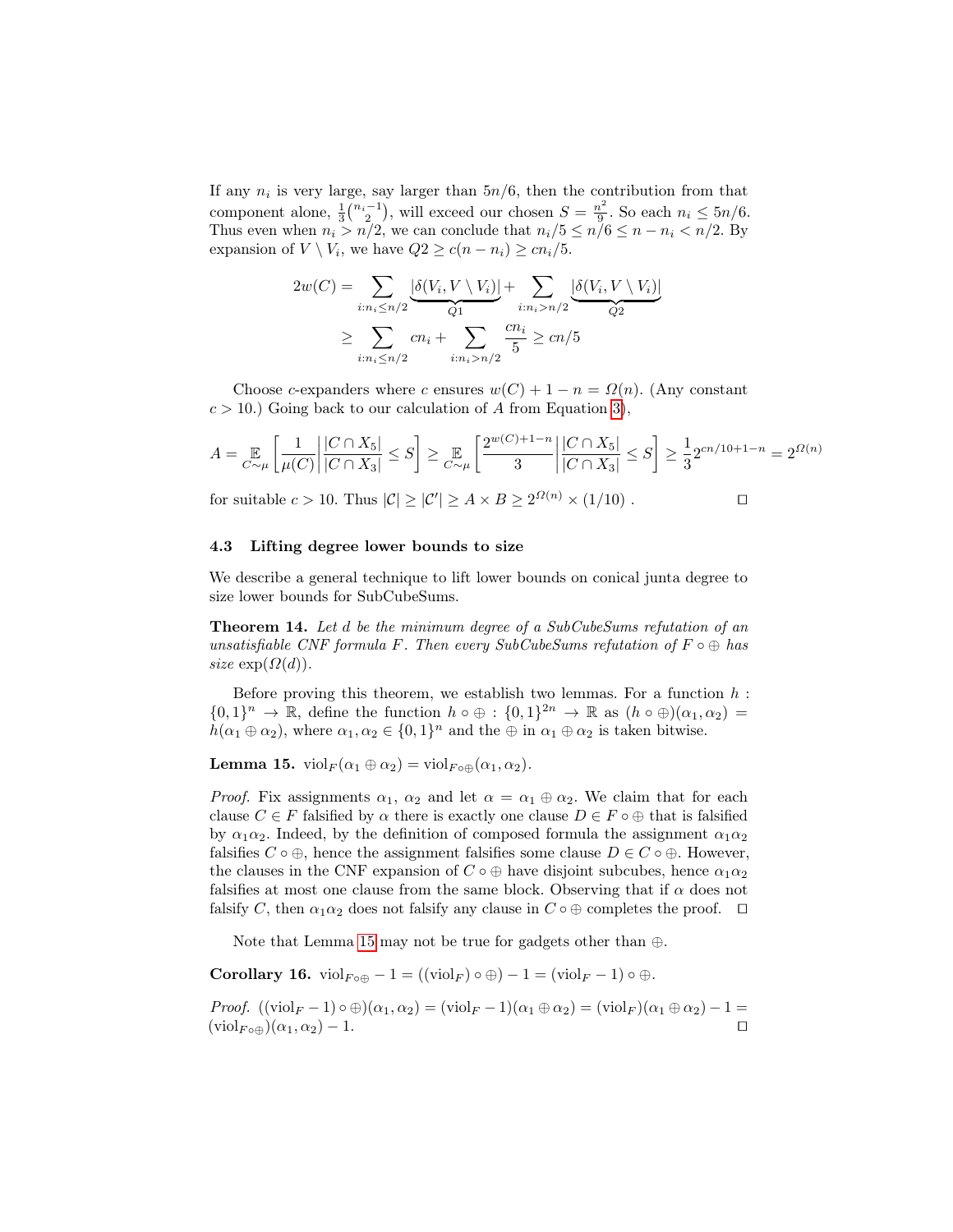**Lemma 17.** If  $f \circ \bigoplus_{2}$  has a (integral) conical junta of size s, then f has a (integral) conical junta of degree  $d = O(\log s)$ .

*Proof.* Let J be a conical junta of size s that computes  $f \circ \bigoplus_{2}$ . Let  $\rho$  be the following random restriction: for each original variable x of f, pick  $i \in \{0,1\}$ and  $b \in \{0,1\}$  uniformly and set  $x_i = b$ . Consider a term C of J of degree at least  $d > \log_{4/3} s$ . The probability that C is not zeroed out by  $\rho$  is at most  $(3/4)^d < 1/s$ , hence by a union bound the probability that the junta  $J\vert_{\rho}$  has degree larger than d is at most  $s \cdot (3/4)^d < 1$ . Hence there is a restriction  $\rho$  such that  $J\upharpoonright_{\rho}$  is a junta of degree at most d, although not one that computes f. Since for each original variable x,  $\rho$  sets exactly one of the variables  $x_0, x_1$ , flipping the appropriate surviving variables—those where  $x_i$  is set to 1—gives a junta of degree at most d for f.

Now we can prove Theorem [14.](#page-13-0)

*Proof.* We prove the contrapositive: if  $F \circ \oplus$  has a SubCubeSums proof of size s, then there is an integral conical junta for  $g = \text{viol}_F - 1$  of degree  $O(\log s)$ .

Let H be the collection of cubes in the SubCubeSums proof for  $F \circ \oplus$ . So viol<sub>Fo</sub> $_{0} - 1 =$  viol<sub>H</sub>. By Corollary [16,](#page-13-3) there is an integral conical junta for  $(\text{viol}_F - 1) \circ \oplus$  of size s. By Lemma [17](#page-13-4) there is an integral conical junta for viol<sub>F</sub>  $-1$  of degree O(log s).

Recovering the Tseitin lower bound: This theorem, along with the  $\Omega(n)$  conical junta degree lower bound of [\[8\]](#page-15-10), yields an exponential lower bound for the SubCubeSums and MaxResW refutation size for Tseitin contradictions.

A candidate for separating Res from SubCubeSums: We conjecture that the SubCubeSums degree of the pebbling contradiction on the pyramid graph, or on a minor modification of it (a stack of butterfly networks, say, at the base of a pyramid), is  $n^{\Omega(1)}$ . This, along with Theorem [14](#page-13-0) would imply that  $F \circ \oplus$ is hard for SubCubeSums, thereby separating it from Res. However we have not yet been able to prove the desired degree lower bound. We do know that SubCubeSums degree is not exactly the same as Res width  $-$  for small examples, a brute-force computation has shown SubCubeSums degree to be strictly larger than Res width.

## 5 Discussion

We placed  $MaxRes(W)$  in a propositional proof complexity frame and compared it to more standard proof systems, showing that MaxResW is between tree-like resolution (strictly) and resolution. With the goal of also separating MaxRes and resolution we devised a new lower bound technique, captured by SubCubeSums, and proved lower bounds for MaxRes without relying on Res lower bounds.

Perhaps the most conspicuous open problem is whether our conjecture that pebbling contradictions composed with XOR separate Res and SubCubeSums holds. It also remains open to show that MaxRes simulates TreeRes – or even MaxResW – or that they are incomparable instead.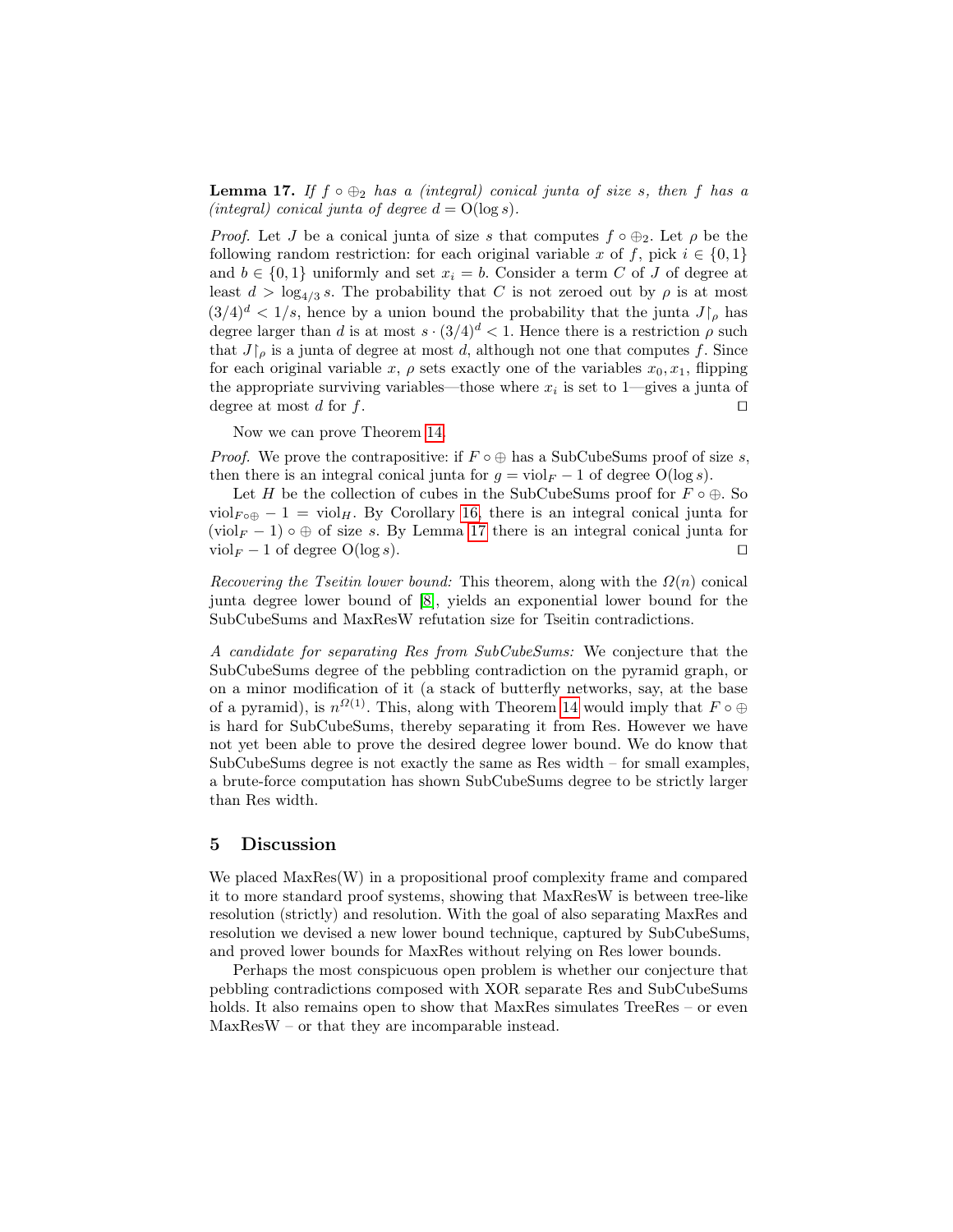#### Acknowledgments

Part of this work was done when the last author was at TIFR, Mumbai, India. Some of this work was done in the conducive academic environs of the Chennai Mathematical Institute (during the CAALM workshop of CNRS UMI ReLaX, 2019), Banff International Research Station BIRS (seminar 20w5144) and Schloss Dagstuhl Leibniz Centre for Informatics (seminar 20061). The authors also thank Susanna de Rezende, Tuomas Hakoniemi, and Aaron Potechin for useful discussions.

# References

- <span id="page-15-11"></span>1. Ben-Sasson, E., Impagliazzo, R., Wigderson, A.: Near optimal separation of tree-like and general resolution. Combinatorica 24(4), 585–603 (Sep 2004)
- <span id="page-15-4"></span>2. Ben-Sasson, E., Wigderson, A.: Short proofs are narrow—resolution made simple. Journal of the ACM  $48(2)$ , 149–169 (Mar 2001), preliminary version in  $STOC$  '99
- <span id="page-15-0"></span>3. Blake, A.: Canonical expressions in Boolean algebra. Ph.D. thesis, University of Chicago (1937)
- <span id="page-15-7"></span>4. Bonet, M.L., Buss, S., Ignatiev, A., Marques-Silva, J., Morgado, A.: MaxSAT resolution with the dual rail encoding. In: Proceedings of the 32nd AAAI Conference on Artificial Intelligence, (AAAI-18). pp. 6565–6572 (2018)
- <span id="page-15-1"></span>5. Bonet, M.L., Levy, J., Manyà, F.: Resolution for Max-SAT. Artificial Intelligence  $171(8)$ , 606 – 618 (2007)
- <span id="page-15-13"></span>6. Cook, S.A.: An observation on time-storage trade off. Journal of Computer and System Sciences  $9(3)$ , 308–316 (1974), preliminary version in  $STOC$  '73
- <span id="page-15-12"></span>7. Fleming, N., Kothari, P., Pitassi, T.: Semialgebraic proofs and efficient algorithm design. Foundations and Trends in Theoretical Computer Science 14(1-2), 1–221 (2019)
- <span id="page-15-10"></span>8. Göös, M., Jain, R., Watson, T.: Extension complexity of independent set polytopes. SIAM Journal on Computing 47(1), 241–269 (Feb 2018)
- <span id="page-15-9"></span>9. Göös, M., Lovett, S., Meka, R., Watson, T., Zuckerman, D.: Rectangles are nonnegative juntas. SIAM Journal on Computing 45(5), 1835–1869 (Oct 2016), preliminary version in STOC '15
- <span id="page-15-5"></span>10. Ignatiev, A., Morgado, A., Marques-Silva, J.: On tackling the limits of resolution in SAT solving. In: Theory and Applications of Satisfiability Testing - SAT. pp. 164–183 (2017)
- <span id="page-15-3"></span>11. Iwama, K., Miyano, E.: Intractability of read-once resolution. In: Structure in Complexity Theory Conference. pp. 29–36. IEEE Computer Society (1995)
- <span id="page-15-2"></span>12. Larrosa, J., Heras, F., de Givry, S.: A logical approach to efficient max-sat solving. Artif. Intell. 172(2-3), 204–233 (2008)
- <span id="page-15-8"></span>13. Larrosa, J., Rollon, E.: Augmenting the power of (partial) maxsat resolution with extension. In: Proceedings of the 34th AAAI Conference on Artificial Intelligence (2020)
- <span id="page-15-14"></span>14. Loff, B., Mukhopadhyay, S.: Lifting theorems for equality. In: Proceedings of the 36th Symposium on Theoretical Aspects of Computer Science (STACS '19). Leibniz International Proceedings in Informatics (LIPIcs), vol. 126, pp. 50:1–50:19 (Mar 2019)
- <span id="page-15-6"></span>15. Marques-Silva, J., Ignatiev, A., Morgado, A.: Horn maximum satisfiability: Reductions, algorithms and applications. In: 18th EPIA Conference on Artificial Intelligence. pp. 681–694 (2017)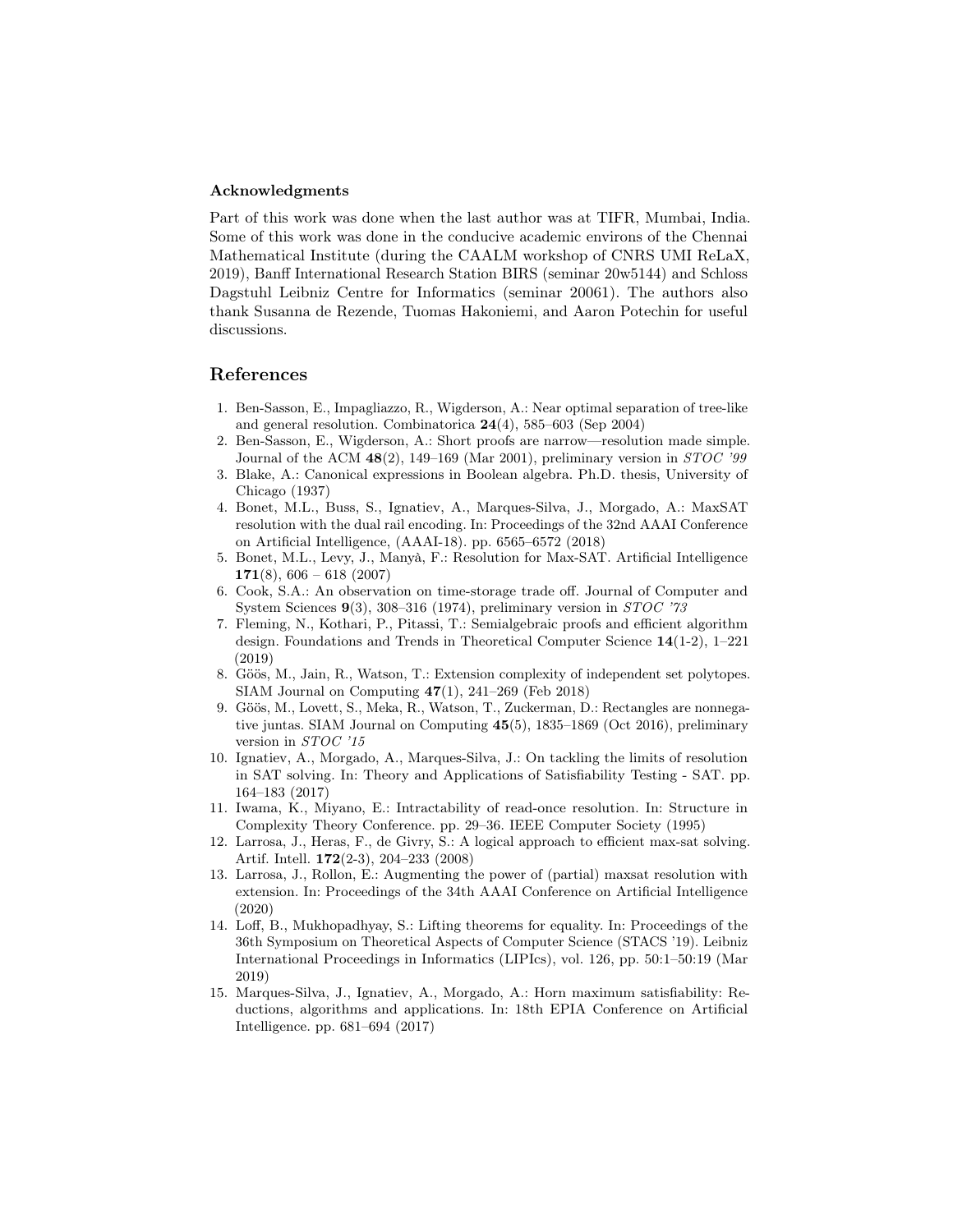- <span id="page-16-5"></span>16. Mikša, M., Nordström, J.: Long proofs of (seemingly) simple formulas. In: Proceedings of the 17th International Conference on Theory and Applications of Satisfiability Testing (SAT '14). Lecture Notes in Computer Science, vol. 8561, pp. 121–137. Springer (Jul 2014)
- <span id="page-16-1"></span>17. Narodytska, N., Bacchus, F.: Maximum satisfiability using core-guided maxsat resolution. In: Proceedings of the 28th AAAI Conference on Artificial Intelligence. pp. 2717–2723 (2014)
- <span id="page-16-2"></span>18. Pudlák, P., Impagliazzo, R.: A lower bound for DLL algorithms for k-SAT (preliminary version). In: Proceedings of the 11th Annual ACM-SIAM Symposium on Discrete Algorithms (SODA '00). pp. 128–136 (Jan 2000)
- <span id="page-16-0"></span>19. Robinson, J.A.: A machine-oriented logic based on the resolution principle. Journal of the ACM 12, 23–41 (1965)
- <span id="page-16-3"></span>20. Spence, I.: sgen1: A generator of small but difficult satisfiability benchmarks. Journal of Experimental Algorithmics 15, 1.2:1–1.2:15 (Mar 2010)
- <span id="page-16-6"></span>21. Urquhart, A.: Hard examples for resolution. Journal of the ACM 34(1), 209–219 (Jan 1987)
- <span id="page-16-4"></span>22. Van Gelder, A., Spence, I.: Zero-one designs produce small hard SAT instances. In: Proceedings of the 13th International Conference on Theory and Applications of Satisfiability Testing (SAT '10). Lecture Notes in Computer Science, vol. 6175, pp. 388–397. Springer (Jul 2010)